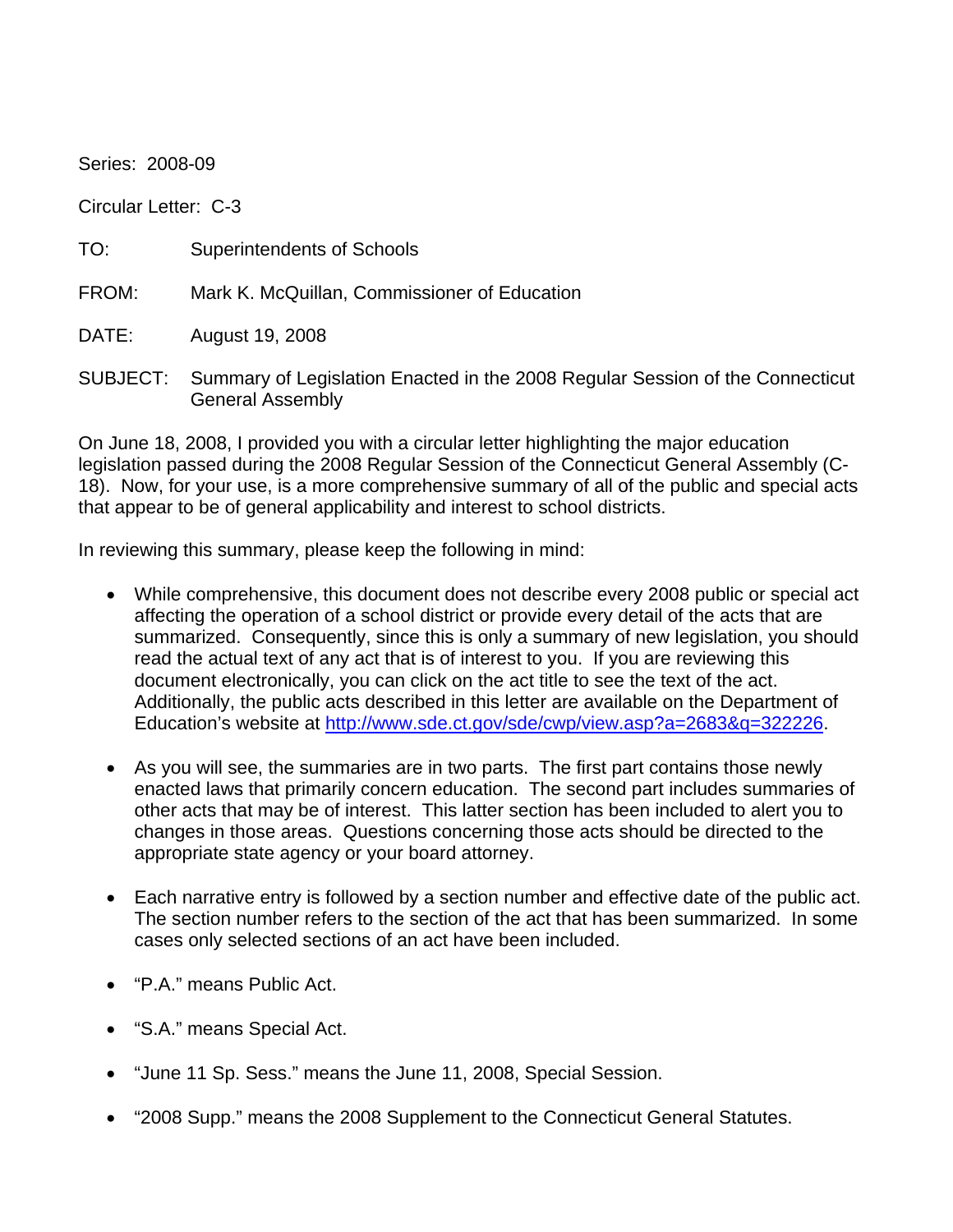Circular Letter C-3 August 19, 2008 Page  $2 -$ 

To assist you, also included are:

- An index to key legislation; and
- A table that lists the sections of the Connecticut General Statutes and public and special acts which have been amended or repealed by the summarized legislation (Attachment A).

If you have any questions about the new legislation, Department of Education staff members are ready and willing to help you. In most cases you will know from past experience whom to consult. However, if you do not know whom to contact or have general questions about this letter, please contact Attorney Katherine T. Nicoletti of the Division of Legal and Governmental Affairs at (860) 713-6520 or at [katherine.nicoletti@ct.gov](mailto:katherine.nicoletti@ct.gov). Thank you.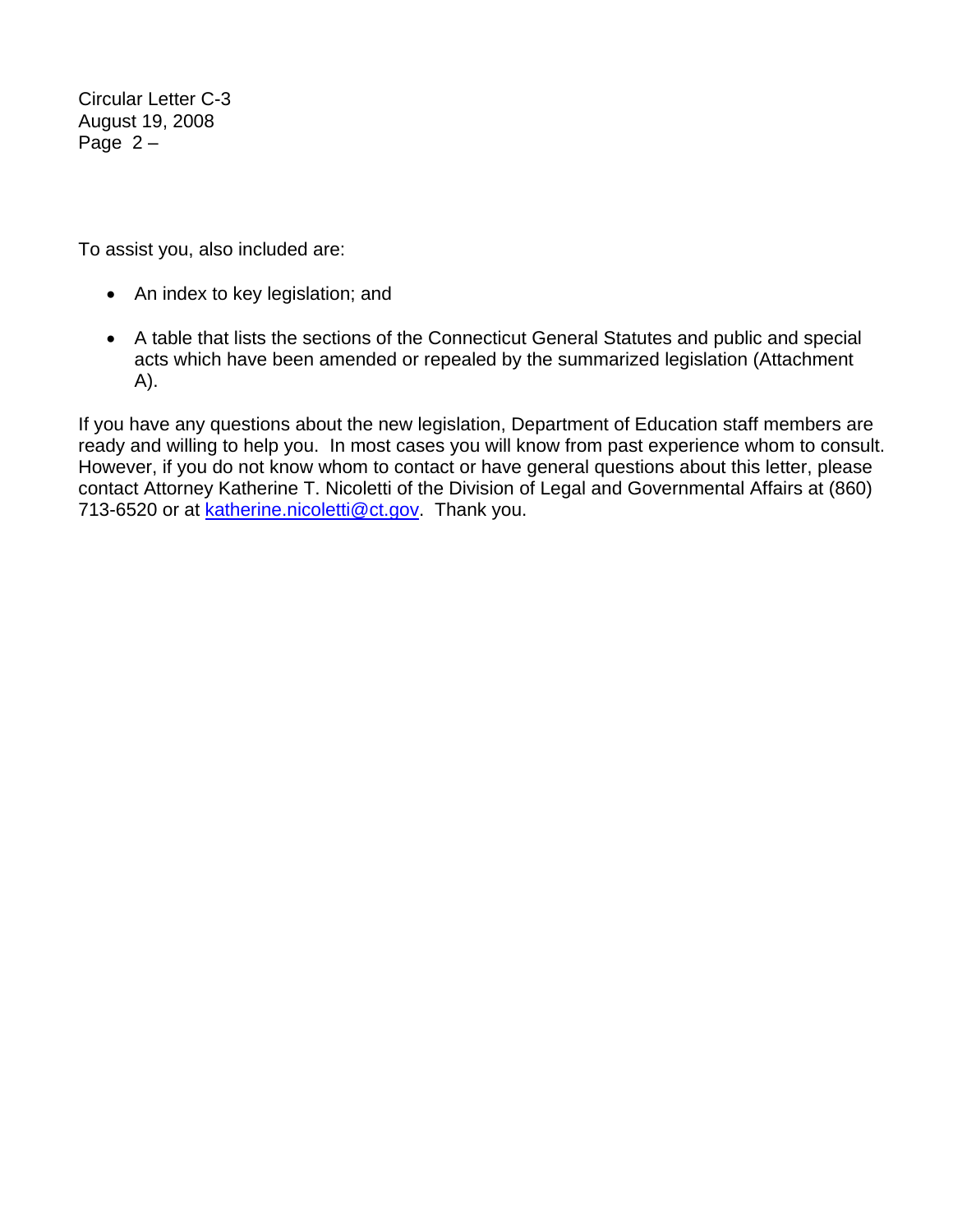# **INDEX TO KEY 2008 LEGISLATION**

# **CHARTER SCHOOLS**

| Start-up costs, grants for Sheff* charter schools (P.A. 08-170) 9 |  |
|-------------------------------------------------------------------|--|
|                                                                   |  |

# **DEPARTMENT OF EDUCATION (STATE BOARD OF EDUCATION)**

| Accountability for schools and districts needing improvement                                                |                |
|-------------------------------------------------------------------------------------------------------------|----------------|
|                                                                                                             | 4 & 8          |
|                                                                                                             | 6              |
| Agricultural science and technology education centers (P.A. 08-152                                          |                |
|                                                                                                             | 3 & 11         |
| Asian Pacific American Affairs Commission (P.A. 08-166).                                                    | 14             |
| Autism, comprehensive plan for teaching children with (P.A. 08-169                                          |                |
|                                                                                                             | 8 & 11         |
| Beginning educator support and training (BEST) program (P.A. 08-107)                                        | $\overline{2}$ |
| Bullying in schools, department responsibilities (P.A. 08-160)                                              | 5              |
| Certificate revocations, role of State Board of Education (P.A. 08-148)                                     | 3              |
| Childhood Immunization Advisory Council (P.A. 08-184)                                                       | 14             |
| Connecticut Technical High Schools, advisory committee (P.A. 08-153)                                        | 4              |
|                                                                                                             | 5              |
| Educational interests of the state, complaints (P.A. 08-153)                                                | 5              |
| Education cost sharing funds for accountability (P.A. 08-170).                                              | 11             |
|                                                                                                             | 15             |
| Freedom of Information Act (P.A. 08-3, June 11 Sp. Sess.)                                                   | 15             |
| Graduation credits, approval of examinations for (P.A. 08-138)                                              | $\overline{2}$ |
| Grants, see GRANTS, below                                                                                   |                |
| Regional educational service centers, allocation of funds to (P.A. 08-139).                                 | 3              |
| School readiness, see SCHOOL READINESS, below                                                               |                |
| Schools and districts needing improvement (P.A. 08-153 and 08-170)                                          | 4 & 9          |
| Social Security numbers, safeguarding of (P.A. 08-167)                                                      | 14             |
| Special education, see SPECIAL EDUCATION, below                                                             |                |
|                                                                                                             | $5\phantom{1}$ |
| Technical high school advisory committee (P.A. 08-153).                                                     | 4              |
| Vocational agriculture centers (P.A. 08-152 and 08-170). $\ldots \ldots \ldots \ldots \ldots \ldots$ 8 & 11 |                |
|                                                                                                             | 15             |

# **EDUCATORS**

| Autism, comprehensive plan for teaching children with (P.A. 08-169)     |  |
|-------------------------------------------------------------------------|--|
|                                                                         |  |
| Beginning educator support and training (BEST) program (P.A. 08-107). 2 |  |
|                                                                         |  |
| Bullying, in-service training and teacher preparation (P.A. 08-160) 5   |  |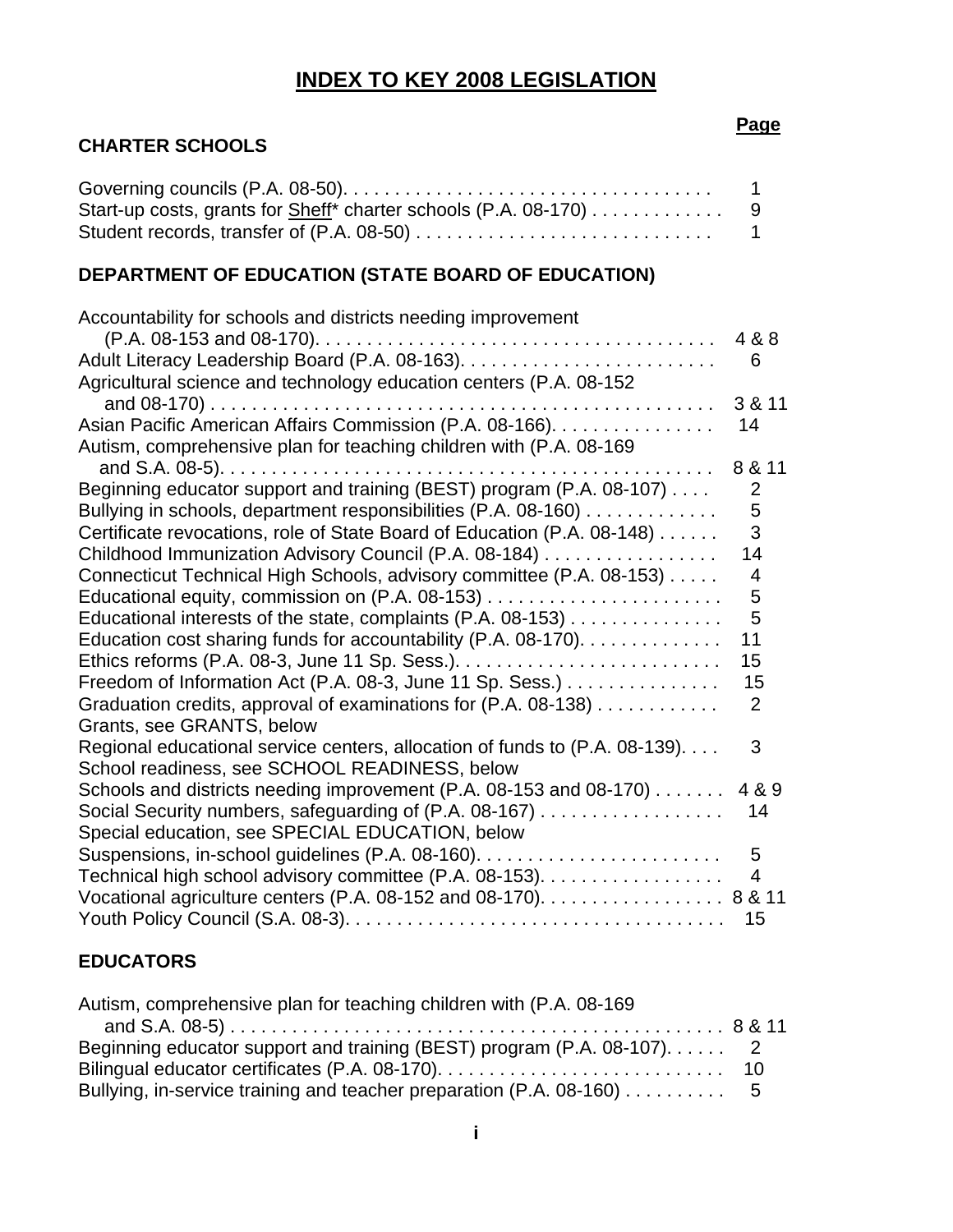#### Certificate revocations, role of State Board of Education (P.A. 08-148). . . . . . . 3 Early childhood education, temporary certificates for (P.A. 08-153). . . . . . . . . . 4 In-service training and bullying (P.A. 08-160). . . . . . . . . . . . . . . . . . . . . . . . . . . 5 Mentor assistance program (P.A. 08-107) . . . . . . . . . . . . . . . . . . . . . . . . . . . . . 2 Social Security numbers, safeguarding of (P.A. 08-167) . . . . . . . . . . . . . . . . . . 14 Teacher Negotiation Act, schools and districts needing improvement (P.A. 08-153). . . . . . . . . . . . . . . . . . . . . . . . . . . . . . . . . . . . . . 4 Teacher preparation programs and bullying (P.A. 08-160). . . . . . . . . . . . . . . . . 5 Teachers' Retirement System (P.A. 08-112) . . . . . . . . . . . . . . . . . . . . . . . . . . . 13 Teachers' retirement credit, improper certification (P.A. 08-112). . . . . . . . . . . . 13 Unified School District #1 employee leave time (P.A. 08-15). . . . . . . . . . . . . . . 11

# **GRANTS**

|                                                                  | 10 |
|------------------------------------------------------------------|----|
| Computer-assisted writing, instruction and testing (P.A. 08-170) | 10 |
|                                                                  | 8  |
| Magnet school operating grants, Sheff (P.A. 08-170)              | 9  |
| Magnet schools, see INTERDISTRICT MAGNET SCHOOLS, below          |    |
|                                                                  | 9  |
|                                                                  | 8  |
|                                                                  | 9  |
| School construction, see SCHOOL CONSTRUCTION, below              |    |
| School readiness, see SCHOOL READINESS, below                    |    |
| Special education, see SPECIAL EDUCATION, below                  |    |
| Summer school and academic support for students in Sheff magnets |    |
|                                                                  | 9  |
|                                                                  |    |

# **HEALTH**

| Childhood Immunization Advisory Council (P.A. 08-184) 14                |  |
|-------------------------------------------------------------------------|--|
| Food service establishments, farm products (P.A. 08-184) 14             |  |
| Meningococcal meningitis information distribution (P.A. 08-184). 14     |  |
| School-based health clinics, construction of entrances (P.A. 08-184) 14 |  |
|                                                                         |  |

# **INTERDISTRICT MAGNET SCHOOLS**

| Construction projects reimbursed 95% or more, title reversion (P.A. 08-169) 7 |  |
|-------------------------------------------------------------------------------|--|
|                                                                               |  |
|                                                                               |  |
|                                                                               |  |
|                                                                               |  |
| Quinebaug Valley Community College (P.A. 08-169 and 08-170). 8 & 10           |  |

**ii**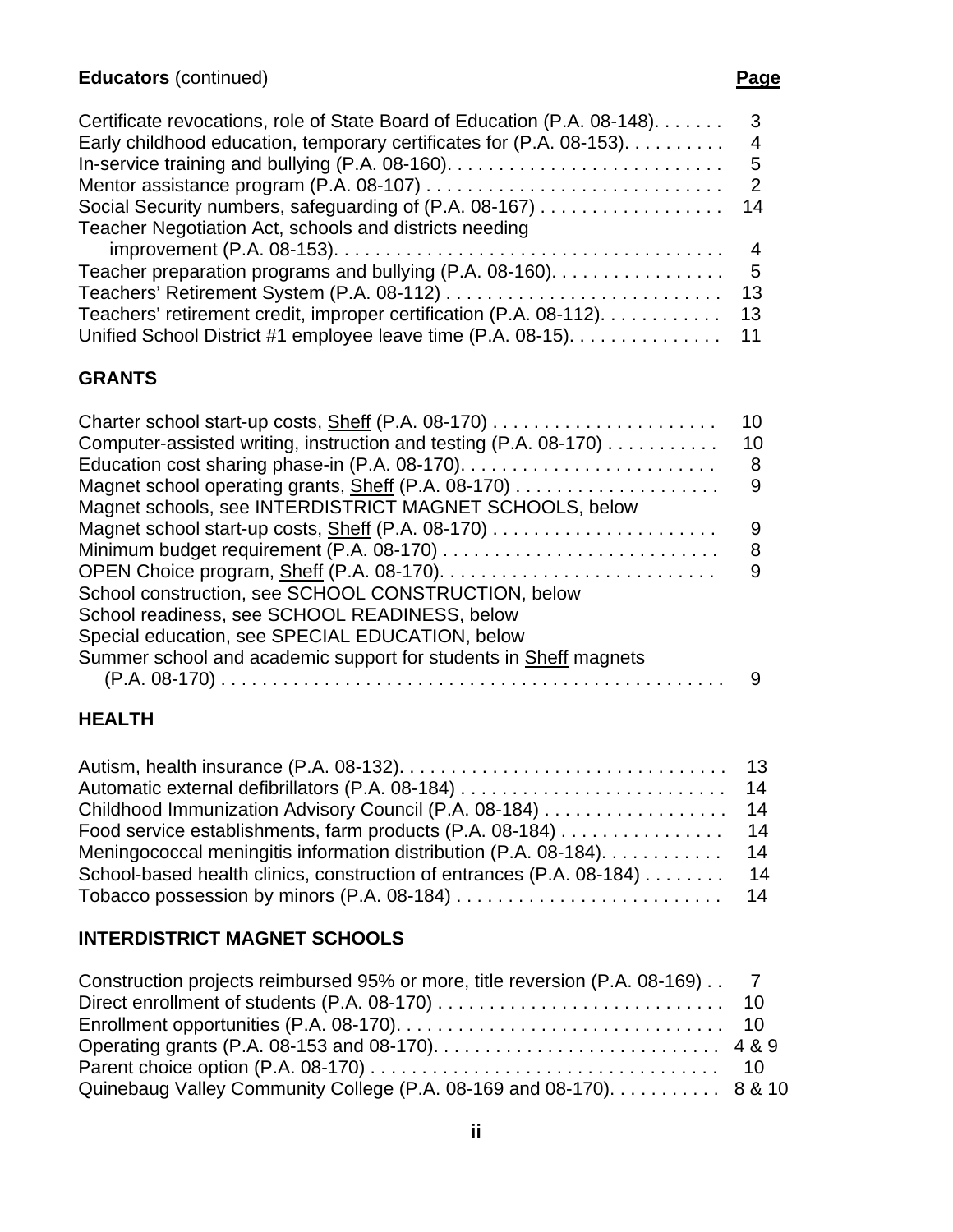# **INTERDISTRICT MAGNET SCHOOLS** (continued) **Page**

| 9   |
|-----|
| - 9 |
|     |
| 9   |
| 10  |
|     |
|     |
|     |
|     |

# **MOTOR VEHICLES**

| Drug testing for school bus and school transportation vehicle                        |  |
|--------------------------------------------------------------------------------------|--|
|                                                                                      |  |
|                                                                                      |  |
| Motor vehicle rules for individuals younger than 18 (P.A. 08-32 and 08-150). 12 & 13 |  |
|                                                                                      |  |
|                                                                                      |  |
|                                                                                      |  |

# **SCHOOL CONSTRUCTION**

| Architectural or construction management services, contracts for (P.A. 08-169)                                   |  |
|------------------------------------------------------------------------------------------------------------------|--|
|                                                                                                                  |  |
| Change orders, deadline for submission of (P.A. 08-169). 7                                                       |  |
|                                                                                                                  |  |
|                                                                                                                  |  |
| Quinebaug Valley Community College, interdistrict magnet                                                         |  |
| school eligibility (P.A. 08-169). $\ldots \ldots \ldots \ldots \ldots \ldots \ldots \ldots \ldots \ldots \ldots$ |  |
| School-based health clinics, construction of entrances (P.A. 08-184). 14                                         |  |
|                                                                                                                  |  |
| Title reversion, projects reimbursed 95% or more (P.A. 08-169). 7                                                |  |

# **SCHOOL DISCIPLINE**

# **SCHOOL DISTRICTS**

| Accountability for schools and districts needing improvement (P.A. 08-153 |  |
|---------------------------------------------------------------------------|--|
|                                                                           |  |
|                                                                           |  |
| Agricultural science and technology education centers (P.A. 08-152)       |  |
|                                                                           |  |
|                                                                           |  |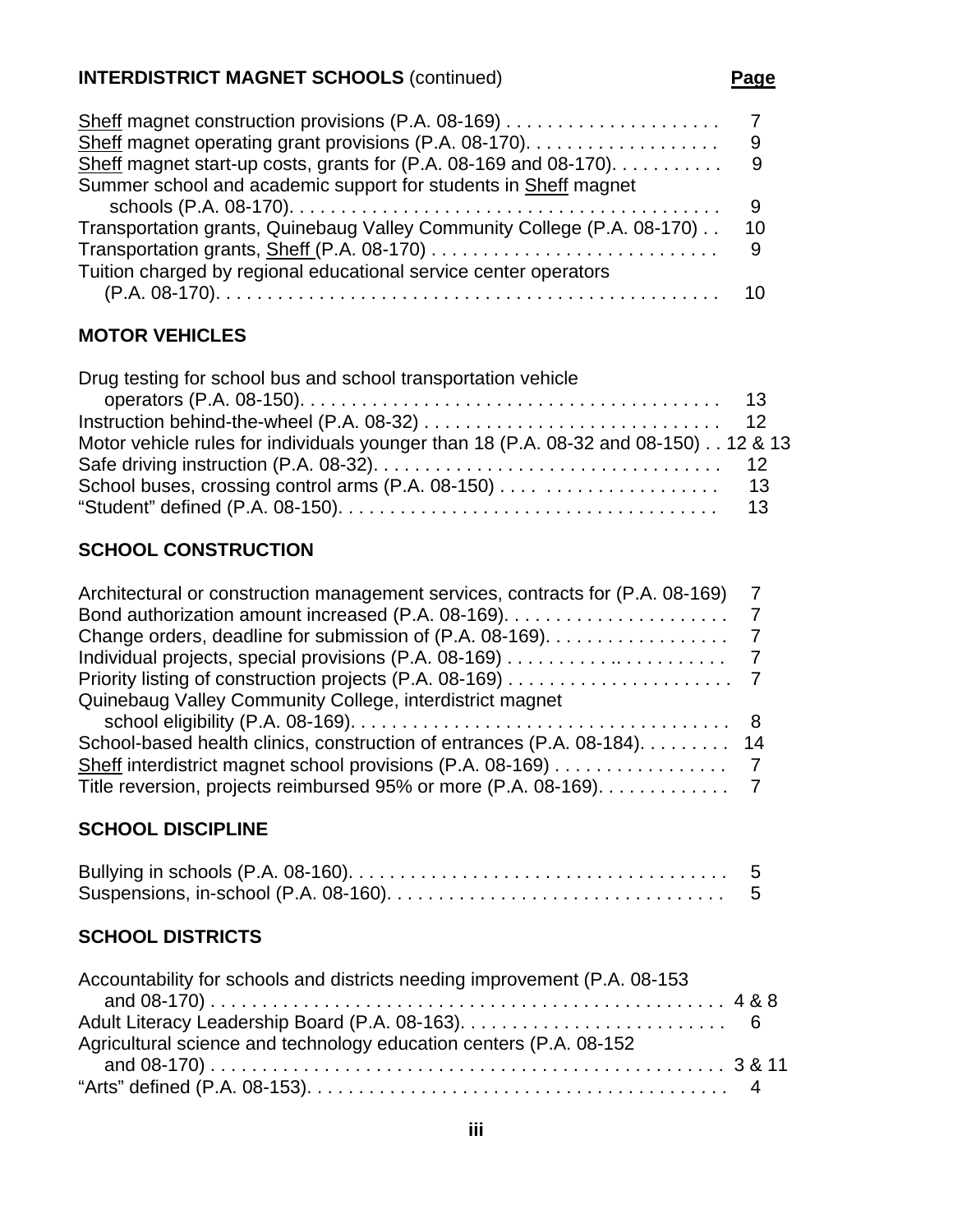| Beginning educator support and training (BEST) program (P.A. 08-107).        | $\overline{2}$ |
|------------------------------------------------------------------------------|----------------|
| Blind and visually impaired students, support staff for (P.A. 08-133).       | 13             |
|                                                                              | 5              |
| Computer-assisted writing, instruction and testing, grants for (P.A. 08-170) | 10             |
|                                                                              | 4              |
|                                                                              | 4              |
| Discipline, see SCHOOL DISCIPLINE, above                                     |                |
| Discrimination, placement of a noose on public property (P.A. 08-49).        | 12             |
|                                                                              | $\overline{2}$ |
|                                                                              | 15             |
| Expulsions, see SCHOOL DISCIPLINE, above                                     |                |
| Families with service needs, educational evaluations (P.A. 08-86).           | 2              |
| Food service establishments, farm products (P.A. 08-184).                    | 14             |
|                                                                              | 15             |
| Goods and supplies, on-line procurement of (P.A. 08-141)                     | 3              |
|                                                                              | $\overline{2}$ |
| Grants, see GRANTS, above                                                    |                |
| In-service training for educators and bullying (P.A. 08-160)                 | 6              |
|                                                                              | 12             |
|                                                                              | 10             |
| Magnet school students, direct enrollment of (P.A. 08-170)                   | 10             |
|                                                                              | 10             |
| Meningococcal meningitis information distribution (P.A. 08-184)              | 14             |
| Military Children, Interstate Compact on Educational Opportunity for         |                |
|                                                                              | 1              |
| Motor vehicles, see MOTOR VEHICLES, above                                    |                |
|                                                                              | 1              |
| Records transfers, charter school students (P.A. 08-50).                     | 1              |
| Regional school districts, addition or withdrawal of grades (P.A. 08-169).   | $\overline{7}$ |
| Regional school districts, certain referenda (P.A. 08-169)                   | 7              |
| Reverse auctions for goods and supplies (P.A. 08-141).                       | 3              |
|                                                                              | 12             |
| School construction, see SCHOOL CONSTRUCTION, above                          |                |
| Special education, see SPECIAL EDUCATION, below                              |                |
|                                                                              | 12             |
|                                                                              | 1              |
| Suspensions, see SCHOOL DISCIPLINE, above                                    |                |
| Teachers' retirement credit, improper certification (P.A. 08-112).           | 13             |
|                                                                              | 14             |
| Unified School District #1 employee leave time (P.A. 08-15).                 | 11             |
| Vocational agriculture centers (P.A. 08-152 and 08-170).                     | 3 & 11         |

# **SCHOOL READINESS**

| Accreditation, extension of time (P.A. 08-85 and 08-170) 1 & 9 |  |
|----------------------------------------------------------------|--|
|                                                                |  |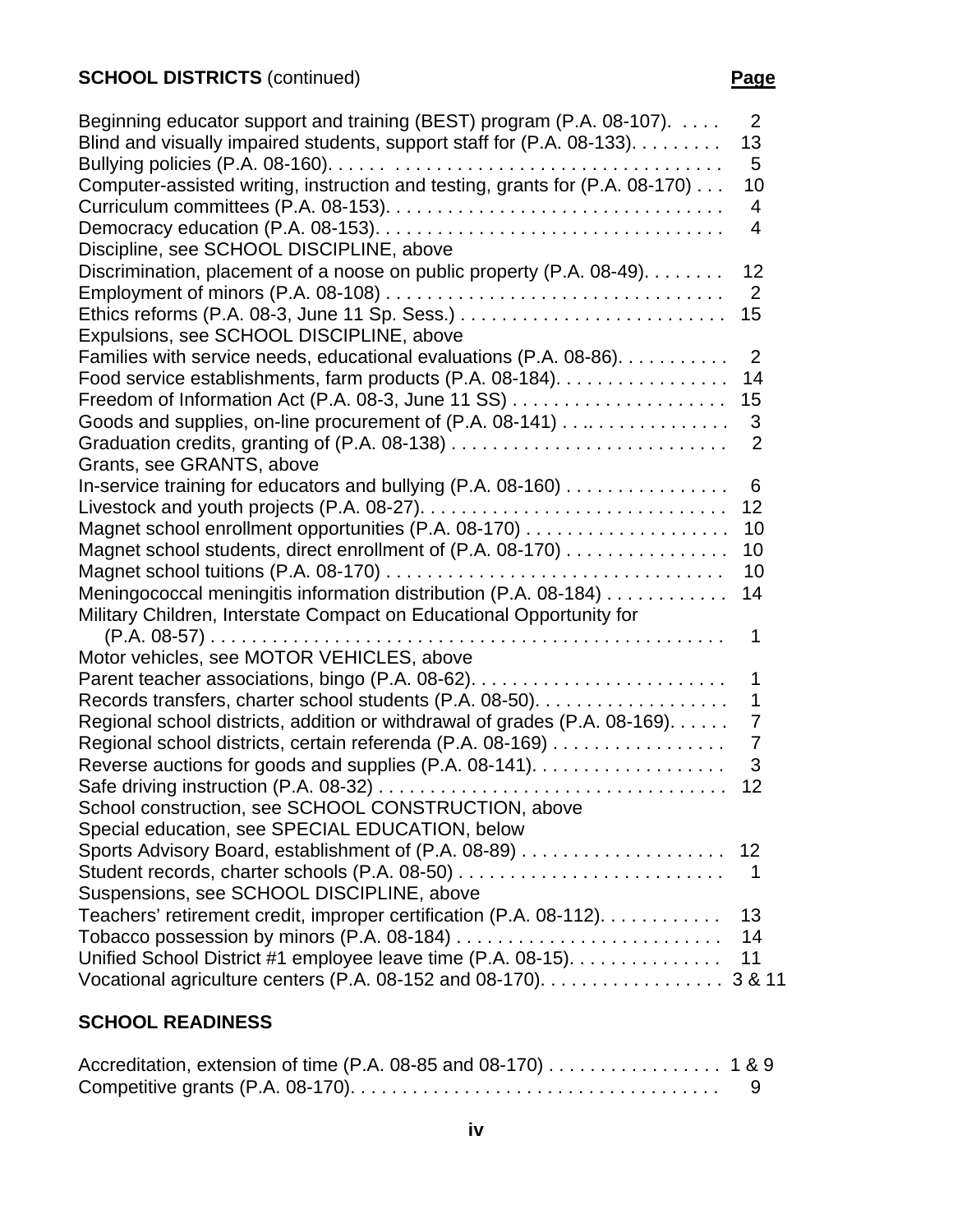# **SCHOOL READINESS** (continued) **Page**

| Early childhood education, temporary certificates for (P.A. 08-153)                   | $\overline{4}$ |
|---------------------------------------------------------------------------------------|----------------|
| Formula for grant distribution (P.A. 08-170). $\ldots$                                | -9             |
| Per child amount in grant formula increased (P.A. 08-170) $\dots\dots\dots\dots\dots$ | -9             |

# **SPECIAL EDUCATION**

| Autism, comprehensive plan for teaching children with (P.A. 08-169) |     |
|---------------------------------------------------------------------|-----|
|                                                                     | -8  |
|                                                                     | 13  |
| Blind and visually impaired, support staff for (P.A. 08-133).       | -13 |

# **STUDENTS**

| Agriculture science and technology education enrollment (P.A. 08-152)           |                |
|---------------------------------------------------------------------------------|----------------|
|                                                                                 | 3 & 11         |
| Asian Pacific American Affairs Commission (P.A. 08-166).                        | 14             |
| Autism, comprehensive plan for teaching children with (P.A. 08-169)             |                |
|                                                                                 | 8 & 11         |
|                                                                                 | 13             |
| Blind and visually impaired, support staff for (P.A. 08-133)                    | 13             |
|                                                                                 | 5              |
|                                                                                 | 4              |
| Discipline, see SCHOOL DISCIPLINE, above                                        |                |
| Discrimination, placement of a noose on public or private property (P.A. 08-49) | 12             |
|                                                                                 | $\overline{2}$ |
|                                                                                 | $\overline{2}$ |
|                                                                                 | $\overline{2}$ |
|                                                                                 | 12             |
|                                                                                 | 10             |
| Military Children, Interstate Compact on Educational Opportunity for            |                |
|                                                                                 |                |
| Motor vehicle operation, see MOTOR VEHICLES, above                              |                |
| Records transfers, charter school students (P.A. 08-50).                        |                |
| Special education, see SPECIAL EDUCATION, above                                 |                |
| Suspensions, see SCHOOL DISCIPLINE, above                                       |                |
|                                                                                 | 14             |
|                                                                                 | 15             |
|                                                                                 |                |

\*"Sheff" means the 2008 stipulation and order for Milo Sheff, et al. v. William A. O'Neill, et al.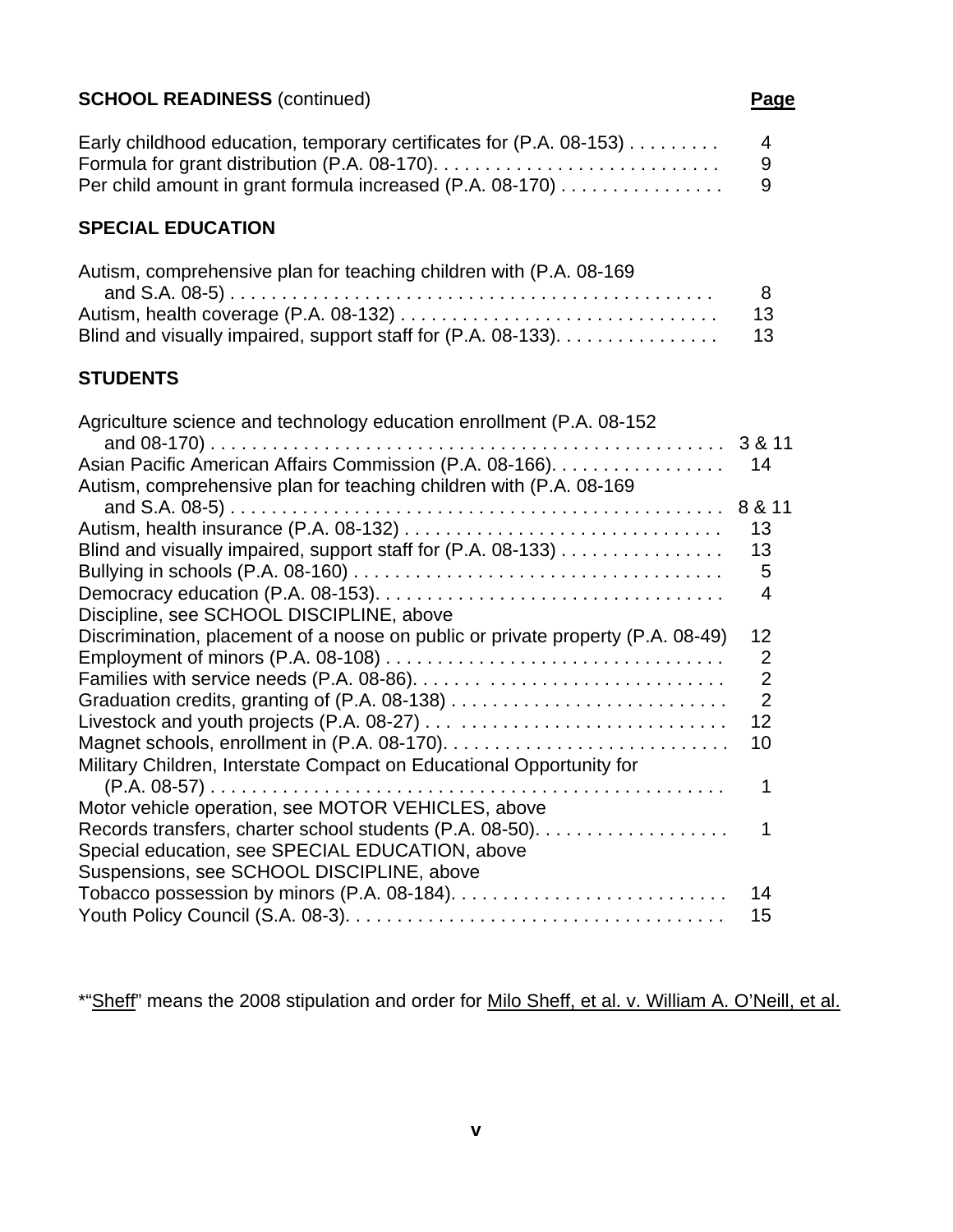# *Part One*

# *2008 PUBLIC AND SPECIAL ACTS PRIMARILY CONCERNING EDUCATION LAWS*

# **Public Act 08-50**, [AN ACT CONCERNING STATE CHARTER SCHOOLS.](http://www.cga.ct.gov/2008/ACT/PA/2008PA-00050-R00SB-00648-PA.htm)

- Makes the laws concerning the **transfers of student records** apply to state charter schools (Sec. 1, effective July 1, 2008).
- Specifies that the membership requirements for **charter school governing councils** must be met at all times and not just when a charter school application is being made or renewed (Secs. 2 and 3, effective July 1, 2008).

### **Public Act 08-57**, [AN ACT CONCERNING THE INTERSTATE COMPACT ON EDUCATIONAL](http://www.cga.ct.gov/2008/ACT/PA/2008PA-00057-R00HB-05545-PA.htm)  [OPPORTUNITY FOR MILITARY CHILDREN AND GRADUATE DEGREES FOR MEMBERS](http://www.cga.ct.gov/2008/ACT/PA/2008PA-00057-R00HB-05545-PA.htm)  [OF THE CONNECTICUT NATIONAL GUARD.](http://www.cga.ct.gov/2008/ACT/PA/2008PA-00057-R00HB-05545-PA.htm)

• Enacts and commits Connecticut to the terms of the **Interstate Compact on Educational Opportunity for Military Children**, which is to remove barriers to educational success imposed on such children because of their parents' frequent moves and deployment. The terms of this compact include, but are not limited to, the establishment of uniform standards for schools and school districts to use to facilitate placement, enrollment, graduation, data collection, and other educational decisions involving children in kindergarten through grade 12 who are in the households of certain military families. The compact (1) takes effect when 10 or more states have enacted it, (2) is binding on all member states, and (3) supersedes conflicting laws in member states (Section 1, effective May 12, 2008).

### **Public Act 08-62**, [AN ACT CREATING AN EXEMPTION FROM PERMIT REQUIREMENTS](http://www.cga.ct.gov/2008/ACT/PA/2008PA-00062-R00HB-05645-PA.htm)  [FOR PARENT TEACHER ASSOCIATION CONDUCTED BINGO.](http://www.cga.ct.gov/2008/ACT/PA/2008PA-00062-R00HB-05645-PA.htm)

• Allows **parent teacher associations** to operate and conduct games of **bingo** for the amusement and recreation of such associations' members and guests without a permit from the state's Division of Special Revenue under certain conditions and in accordance with state regulations that the division must adopt (Sec. 1, effective May 12, 2008).

#### **Public Act 08-85**, [AN ACT CONCERNING THE ACCREDITATION OF SCHOOL READINESS](http://www.cga.ct.gov/2008/ACT/PA/2008PA-00085-R00HB-05824-PA.htm)  [PROGRAMS.](http://www.cga.ct.gov/2008/ACT/PA/2008PA-00085-R00HB-05824-PA.htm)

• Allows the Commissioner of Education to grant an **extension of time** for a school readiness program to become **accredited or reaccredited** and still be eligible to receive state school readiness grants provided the program and the Department of Education meet certain conditions (Secs. 1 and 2, effective July 1, 2008). *(Note: This provision was amended by Sec. 5 of P.A. 08-170, below.)*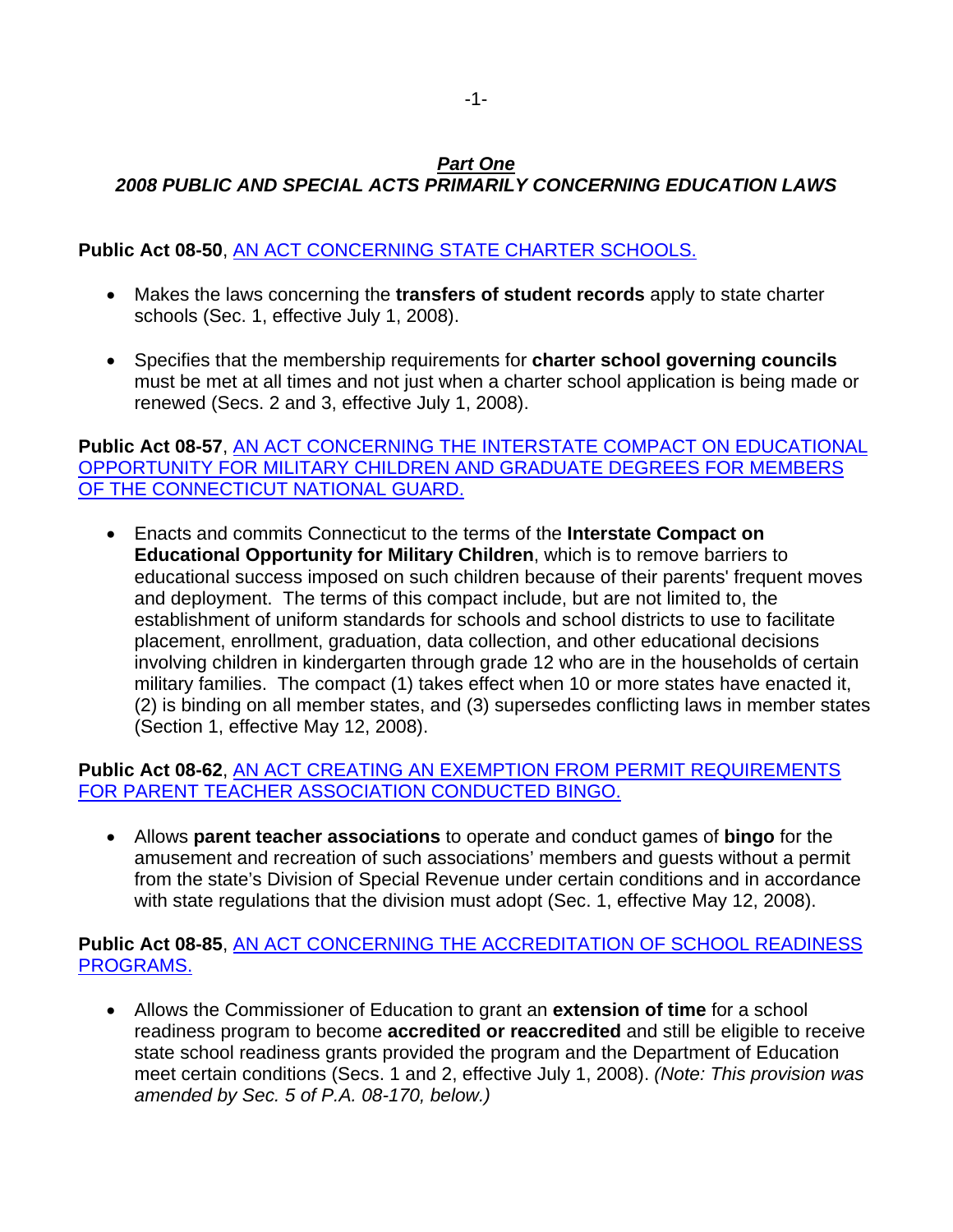# **Public Act 08-86,** [AN ACT CONCERNING FAMILIES WITH SERVICE NEEDS.](http://www.cga.ct.gov/2008/ACT/PA/2008PA-00086-R00HB-05926-PA.htm)

- Extends existing confidentiality provisions concerning mental health screening and assessments in juvenile matters to information obtained during the performance of an **educational evaluation** when a family with service needs (FWSN) petition alleges that a child is from a FWSN because the child has been habitually truant. Under this law, this information (1) can be used only for planning and treatment, (2) is otherwise confidential, (3) must be retained in the files of the entity performing the evaluation, (4) can be further disclosed only for specified reasons and (5) is not subject to subpoena or other court process for use in any other proceeding or for any other purpose (Sec. 4, effective October 1, 2008).
- Makes a number of other **changes** to the laws governing children who are from **families with service needs** (Secs. 1 to 3, inclusive, and 5, effective October 1, 2008; Sec. 6, effective May 27, 2008).

# **Public Act 08-107,** [AN ACT CONCERNING THE BEST PROGRAM.](http://www.cga.ct.gov/2008/ACT/PA/2008PA-00107-R00HB-05871-PA.htm)

- Eliminates the Department of Education's **Beginning Educator Support and Training** (BEST) program as of July 1, 2009 (Sec. 1, effective July 1, 2009).
- Eliminates the requirement to complete a **video component** as part of the BEST assessment program as of July 1, 2008 (Sec. 2, effective July 1, 2008).
- Establishes a 21-member **task force** to develop a plan to replace the BEST program with a **mentor assistance program** starting with the 2009-2010 school year (Sec. 3, effective June 2, 2008).

# **Public Act 08-108**, [AN ACT CONCERNING MINORS IN THE WORKPLACE.](http://www.cga.ct.gov/2008/ACT/PA/2008PA-00108-R00SB-00216-PA.htm)

- Restores the statutory provision that allows a **minor** who has reached the age of fifteen to be employed or permitted to **work in any mercantile establishment** as a bagger, cashier or stock clerk provided the employment meets certain workday and hour restrictions (Sec. 1, effective June 2, 2008).
- Retroactively makes lawful the **employment of 15-year olds** in such establishments between September 30, 2007, (the date the prior law expired) and June 2, 2008, (the date the new law became effective), if the employer met the prior law's workday and hour restrictions (Sec. 2, effective June 2, 2008).

### **Public Act 08-138**, [AN ACT CONCERNING HIGH SCHOOL CREDIT FOR PRIVATE WORLD](http://www.cga.ct.gov/2008/ACT/PA/2008PA-00138-R00HB-05820-PA.htm)  [LANGUAGE COURSES AND FOR OTHER SUBJECT AREAS.](http://www.cga.ct.gov/2008/ACT/PA/2008PA-00138-R00HB-05820-PA.htm)

- Allows boards of education to grant students credit toward meeting **high school graduation requirements** if the student:
	- 1. Completes a **world language course** offered privately through a nonprofit provider and achieves a passing grade on an examination prescribed, within available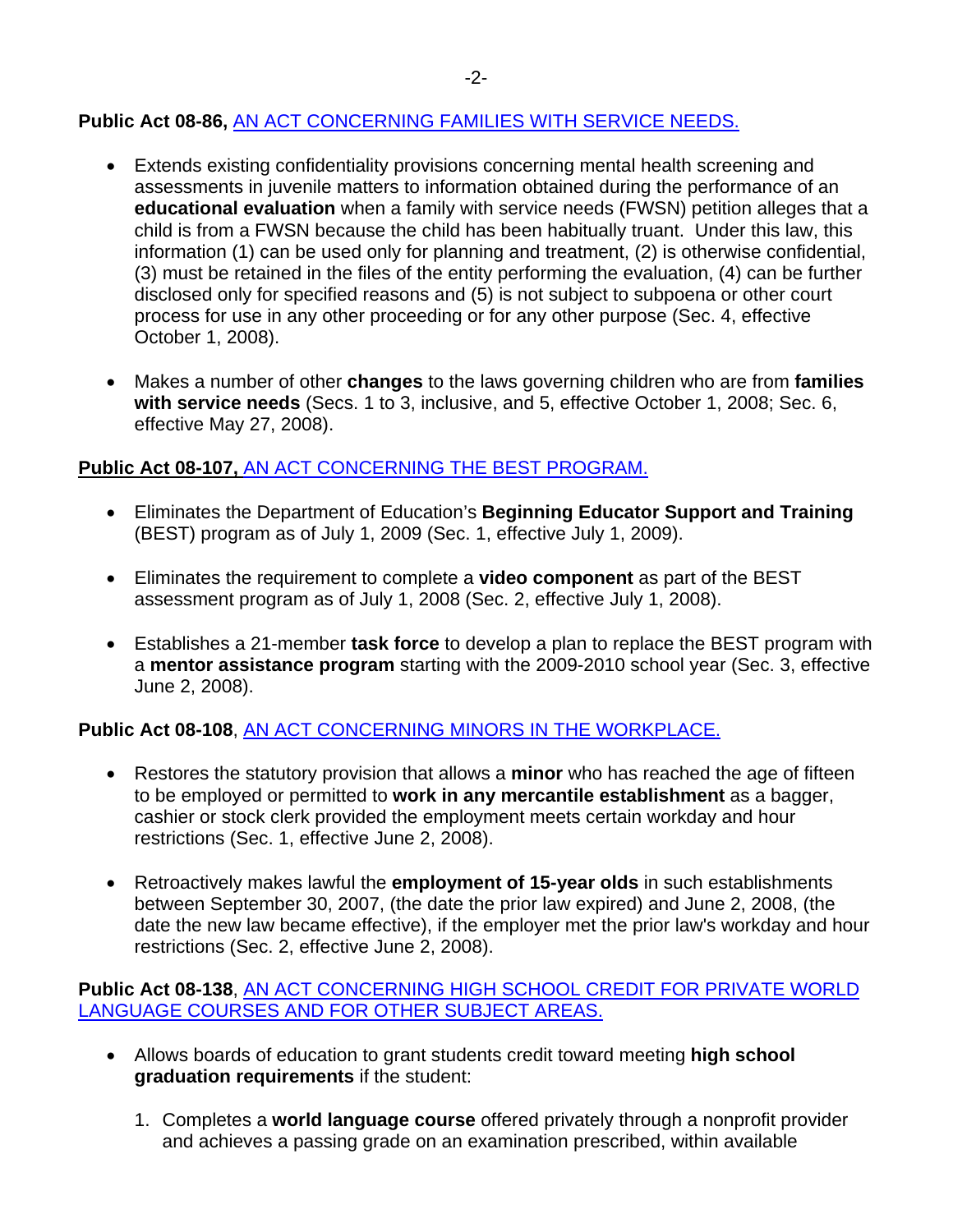appropriations, by the Commissioner of Education, provided such credits do not exceed four; or

2. Achieves a passing grade on a **subject-area proficiency examination** approved, within available appropriations, by the commissioner regardless of the number of hours the student spent in a public school classroom learning the subject matter (Sec. 1, effective July 1, 2008).

# **Public Act 08-139,** [AN ACT CONCERNING REGIONAL EDUCATIONAL SERVICE CENTERS.](http://www.cga.ct.gov/2008/ACT/PA/2008PA-00139-R00HB-05825-PA.htm)

• Allows the Commissioner of Education, regardless of certain state procurement laws, to allocate funds to regional educational service centers (RESCs) to provide **professional development services, technical assistance and evaluation activities** to local and regional boards of education, state charter schools, the state's technical high school system, school readiness providers and other educational entities, as determined by the commissioner (Sec. 1, effective July 1, 2008).

### **Public Act 08-141**, [AN ACT CONCERNING ON-LINE PROCUREMENT BY STATE](http://www.cga.ct.gov/2008/ACT/PA/2008PA-00141-R00HB-05899-PA.htm)  [AGENCIES, MUNICIPALITIES AND REGIONAL AND LOCAL SCHOOL DISTRICTS.](http://www.cga.ct.gov/2008/ACT/PA/2008PA-00141-R00HB-05899-PA.htm)**.**

- Allows certain contracting agencies to use a **reverse auction** to award contracts for goods or supplies if they determine that doing so will be advantageous to them and will ensure a competitive contract award. Under this act, "contracting agencies" are state agencies with statutory authority to award contracts for goods or supplies, political subdivisions of the state and school districts, and "reverse auction" means an on-line bidding process in which qualified bidders or proposers anonymously submit bids or proposals to provide goods or supplies pursuant to an invitation to bid or request for proposals (Sec. 1, effective June 5, 2008).
- Allows these contracting agencies to **contract with a third party** to prepare and manage any such reverse auction (Sec. 1, effective June 5, 2008).

### **Public Act 08-148,** [AN ACT CONCERNING THE ROLE OF THE STATE BOARD OF](http://www.cga.ct.gov/2008/ACT/PA/2008PA-00148-R00SB-00403-PA.htm)  [EDUCATION IN THE TEACHER CERTIFICATION REVOCATION PROCESS.](http://www.cga.ct.gov/2008/ACT/PA/2008PA-00148-R00SB-00403-PA.htm)

• Specifies that after the State Board of Education has made an initial determination, the Commissioner of Education shall make the final determination as to whether to uphold the **revocation of an educator's public school teaching credential** when the educator has been convicted of any of certain specified crimes and the credential has been deemed revoked (Sec. 1, effective July 1, 2008).

# **Public Act 08-152**, [AN ACT CONCERNING AGRICULTURAL SCIENCE AND TECHNOLOGY](http://www.cga.ct.gov/2008/ACT/PA/2008PA-00152-R00HB-05869-PA.htm)  [EDUCATION.](http://www.cga.ct.gov/2008/ACT/PA/2008PA-00152-R00HB-05869-PA.htm)

• Renames the state's regional vocational agriculture centers as "**regional agricultural science and technology education centers**" (Secs. 1 to 16, inclusive, effective July 1, 2008).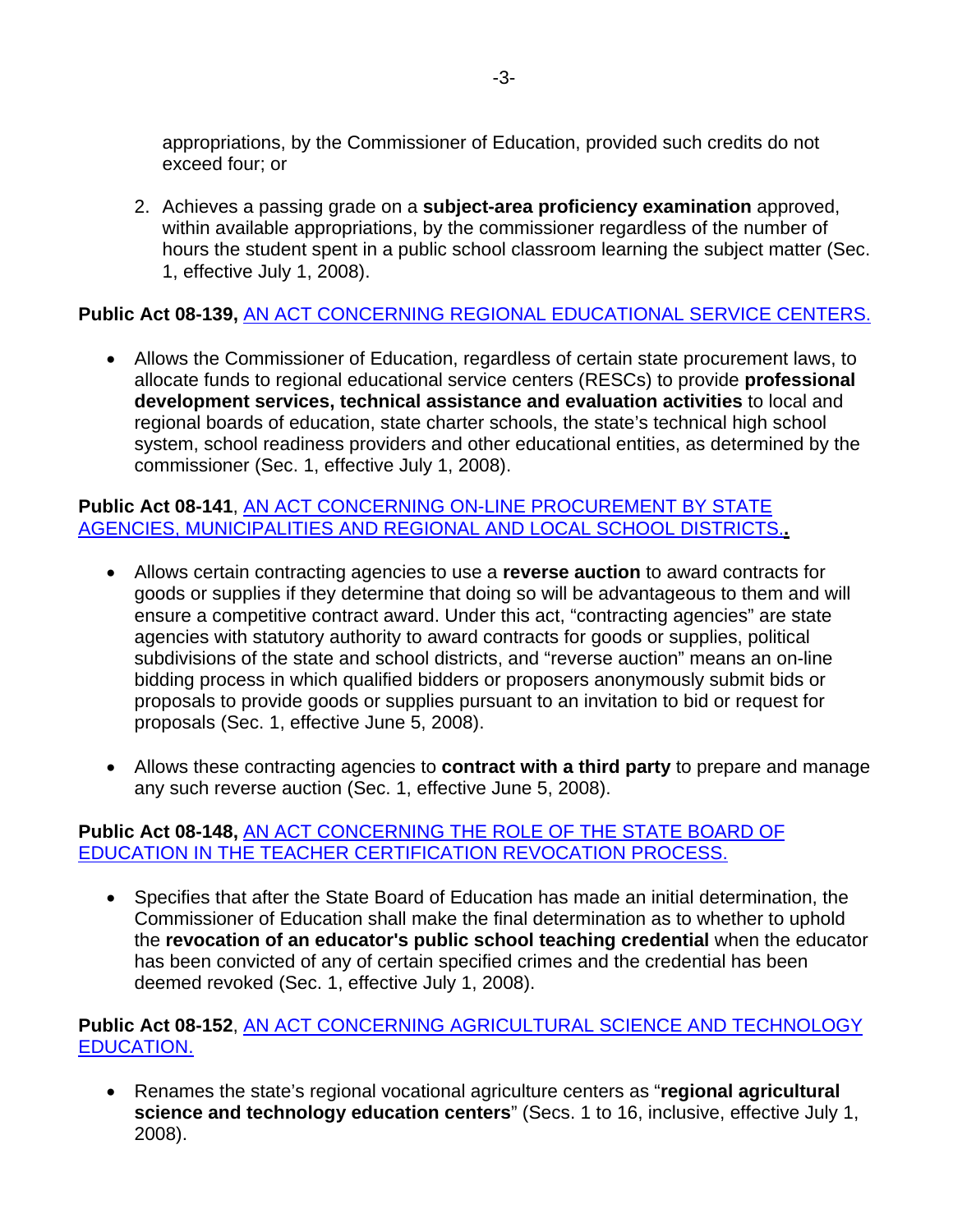• Expands the **enrollment opportunities** that school districts that do not operate such centers must offer to students who want to attend a center in another district (Sec. 2, effective July 1, 2008).

*(Note: P.A. 08-170, below, makes the same changes.)* 

# **Public Act 08-153**, [AN ACT CONCERNING MINOR CHANGES TO THE EDUCATION](http://www.cga.ct.gov/2008/ACT/PA/2008PA-00153-R00HB-05870-PA.htm)  [STATUTES.](http://www.cga.ct.gov/2008/ACT/PA/2008PA-00153-R00HB-05870-PA.htm)

- Pursuant to 2007 legislation, elementary schools are required to include in their fourth or fifth grade curriculum a **program on democracy** in which students engage in a participatory manner in learning about all branches of government. This act allows that requirement to be met by including such a program in the third grade, as well as the fourth or fifth grade (Sec. 3, effective July 1, 2008).
- **School district accountability**:
	- 1. This act permits the State Board of Education to require (A) **boards of education to undergo training** to improve their operational efficiency and effectiveness and to submit a plan as to how their effectiveness will be monitored and (B) **training and technical assistance for parents** (formerly the training and technical assistance was just for certain school staff members) as accountability actions the State Board may take to improve student performance to remove a school or district from the list of schools or districts designated as low achieving; and
	- 2. This act identifies which accountability actions taken by the State Board of Education are subject to the **Teacher Negotiation Act** (Sec. 4, effective July 1, 2008).
- Amends the membership of the state-wide **advisory committee for the technical high school system** so that smaller businesses are represented and the president pro tempore of the Senate appoints to the committee a technical high school teacher and a business representative, rather than two business representatives (Sec. 5, effective July 1, 2008).
- Requires each board of education to establish a **school district curriculum committee** to recommend, develop, review and approve all curricula for the school district (Sec. 6, effective July 1, 2008).
- Authorizes the State Board of Education to issue a **temporary ninety-day certificate** in the certification endorsement area of **early childhood education** to individuals who complete an alternate route to certification in this field and meet other conditions (Sec. 7, effective June 12, 2008).
- Specifies that "**the arts**," which must be taught as part of the required program of instruction in public schools, means any form of visual or performing arts, which may include, but not be limited to, dance, music, art and theater (Sec. 8, effective July 1, 2008).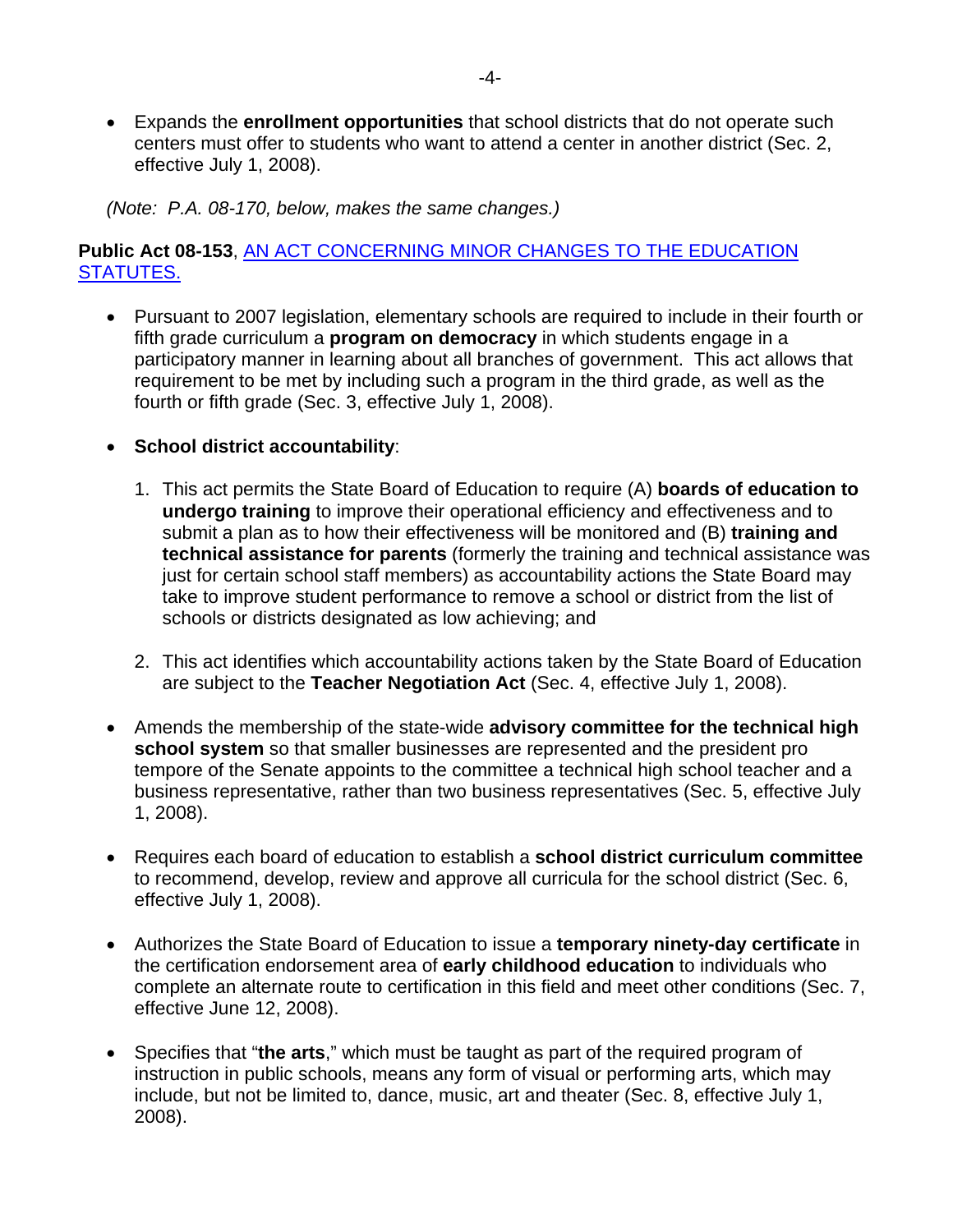• Makes **technical changes** to (1) resolve inconsistencies in the statutes concerning the bringing of a complaint against a board of education for failure or inability to implement the **state's educational interests**, (2) eliminate a duplicative provision concerning magnet school operating grants and (3) repeal an obsolete **commission on educational equity** (Secs. 1, 2 and 9, effective June 12, 2008).

**Public Act 08-160**, [AN ACT CONCERNING SCHOOL LEARNING ENVIRONMENT.](http://www.cga.ct.gov/2008/ACT/PA/2008PA-00160-R00HB-05826-PA.htm)

## • **In-school suspension**:

- 1. Extends the **implementation date** of the in-school suspension law enacted in 2007 to July 1, 2009, and amends that law to provide that in-school suspensions may be served in any school building under the jurisdiction of the board of education (Sec. 1, effective June 12, 2008; Sec. 2, effective July 1, 2008).
- 2. Requires the Commissioner of Education to issues **guidelines** not later than October 1, 2008, to assist boards of education in making the determination as to whether a suspension should be in-school or out-of-school (Sec. 3, effective June 12, 2008).

# • **Bullying in schools**:

- 1. Specifies that boards of education must implement **bullying policies** that meet statutory criteria (Sec. 4, effective July 1, 2008).
- 2. Amends the requirements for what must be in board of education **bullying policies** to include, but not be limited to**,** the following:
	- A. Require teachers and other school staff to notify school administrators in writing if they witness acts of bullying or receive student reports of bullying. Formerly they had to notify administrators of these events, but did not have to do so in writing;
	- B. Require school administrators to investigate these written reports from teachers and other school staff. Formerly they were only required to investigate written reports of suspected bullying filed by parents and guardians;
	- C. Provide that no disciplinary action may be taken solely on the basis of an anonymous report;
	- D. Include prevention and intervention strategies, as defined in the act, for school staff to deal with bullying. For instance, such strategies may include, but are not limited to, implementation of positive behavioral interventions and supports, a school survey to determine the prevalence of bullying, etc. Formerly, the law required that only intervention strategies be included and they were not defined;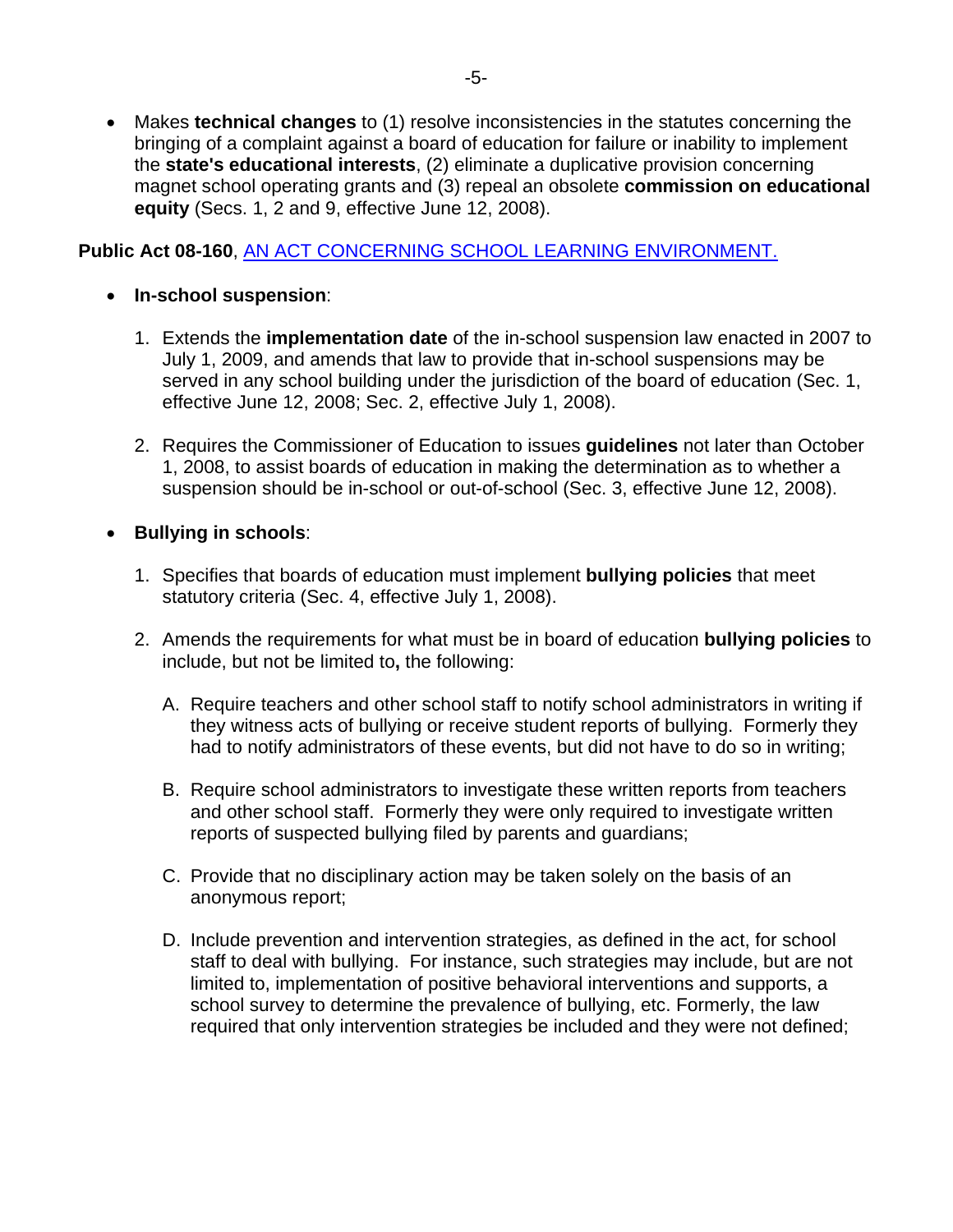- E. Require each school to invite the parents or guardians of students who commit verified acts of bullying, and the parents or guardians of students against whom such acts were directed, to attend at least one meeting;
- F. Require each school, within available appropriations, to report the number of verified acts of bullying to the Department of Education annually; and
- G. Identify the appropriate school personnel responsible for taking a bullying report and investigating the complaint (Secs. 4 and 5, effective July 1, 2008).
- 3. Amends the **definition of "bullying"** so that it now refers to overt acts committed more than once against any student during the school year. Formerly, the acts had to be repeated against the same student over time (Sec. 4, effective July 1, 2008).
- 4. Requires each board of education to (A) submit its **bullying policy** to the Department of Education by February 1, 2009, and (B) by July 1, 2009, ensure that the policy is included in the school district's **publication of the rules, procedures, and standards of conduct for schools** and in all student handbooks (Sec. 4, effective July 1, 2008).
- 5. Requires (A) boards of education, except in certain circumstances, to include in their **in-service training** programs for educators information on the prevention of bullying and (B) **teacher preparation** programs to encourage students to complete coursework that includes bullying and suicide prevention (Secs. 6 and 8, effective July 1, 2009).
- 6. Requires the **Department of Education**, within available appropriations, to (A) review and analyze board of education bullying policies, (B) examine the relationship between bullying, school climate and student outcomes, (C) document school districts' articulated needs for technical assistance and training related to safe learning and bullying, (D) collect information on the prevention and intervention strategies used by schools to reduce bullying, improve school climate and improve reporting outcomes, (E) develop model polices for the prevention of bullying, and (F) on or before February 1, 2010, to report to the General Assembly on the status of these efforts and any recommendations regarding additional activities or funding to prevent bullying in schools and improve school climate (Sec. 7, effective July 1, 2009).

#### **Public Act 08-163,** [AN ACT ESTABLISHING AN ADULT LITERACY BOARD.](http://www.cga.ct.gov/2008/ACT/PA/2008PA-00163-R00SB-00465-PA.htm)

• Specifies that the Office of Workforce Competitiveness establish the **Adult Literacy Leadership Board** as a standing committee of the Connecticut Employment and Training Commission to review and advise the commission on workforce investment and adult literacy programs and services. The board is to consist of seven voting members and ten ex-officio nonvoting members, one of whom is the Commissioner of Education or a designee (Secs. 1 to 4, inclusive, effective July 1, 2008).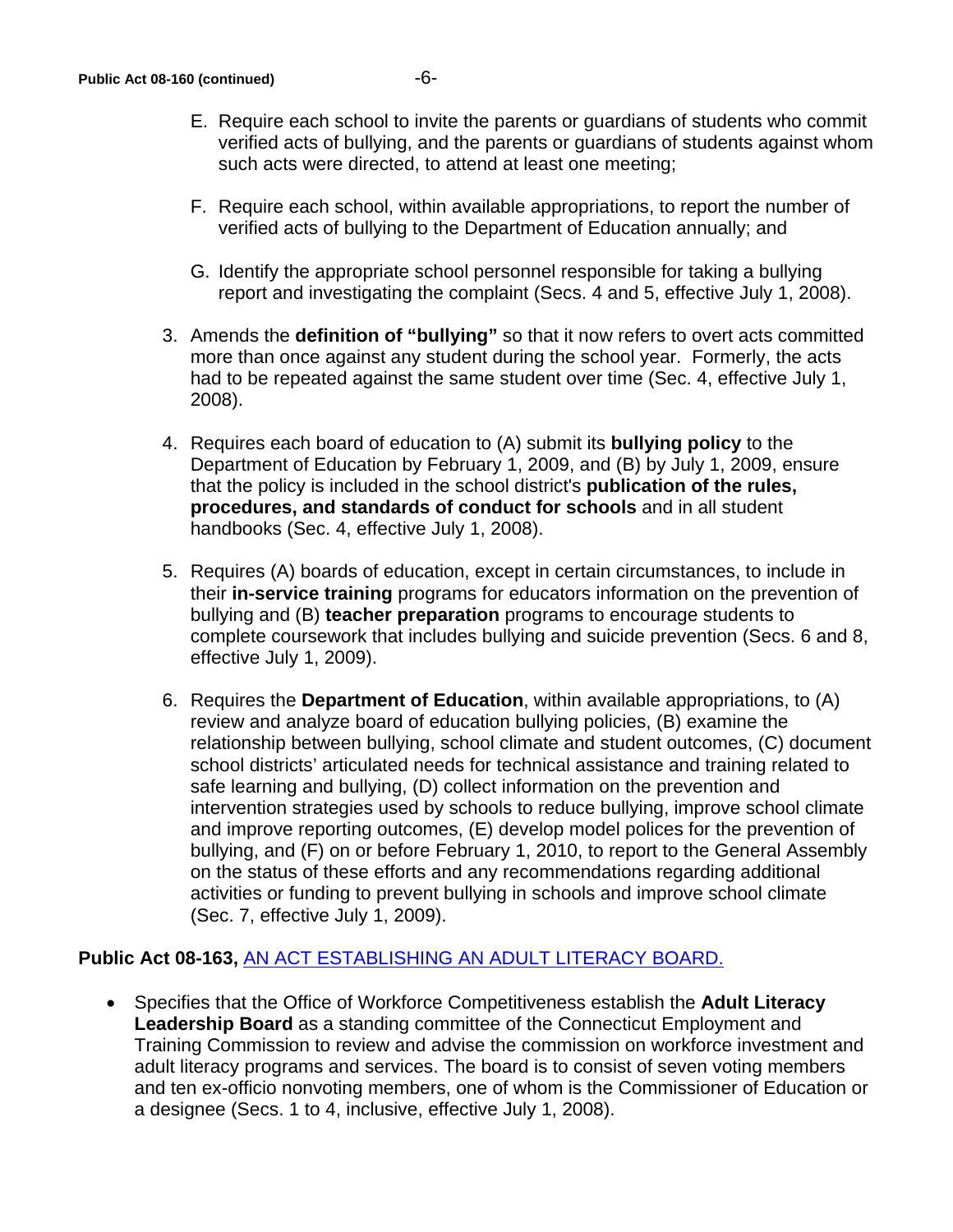• Requires the Connecticut Employment and Training Commission to include information on the **status of adult literacy** in the state in its annual report card on programs that emphasize employment placement and report to the General Assembly on adult literacy annually (Secs. 5 to 7, inclusive, effective July 1, 2008).

**Public Act 08-169**, [AN ACT CONCERNING AUTHORIZATION OF STATE GRANT](http://www.cga.ct.gov/2008/ACT/PA/2008PA-00169-R00SB-00402-PA.htm)  [COMMITMENTS FOR SCHOOL BUILDING PROJECTS, CHANGES TO THE STATUTES](http://www.cga.ct.gov/2008/ACT/PA/2008PA-00169-R00SB-00402-PA.htm)  [RELATING TO SCHOOL CONSTRUCTION, REGIONAL SCHOOL DISTRICTS AND MAGNET](http://www.cga.ct.gov/2008/ACT/PA/2008PA-00169-R00SB-00402-PA.htm)  [SCHOOLS, PROVIDING FUNDING FOR START-UP COSTS FOR MAGNET SCHOOLS AND](http://www.cga.ct.gov/2008/ACT/PA/2008PA-00169-R00SB-00402-PA.htm)  [THE DEV](http://www.cga.ct.gov/2008/ACT/PA/2008PA-00169-R00SB-00402-PA.htm)ELOPMENT OF A PLAN FOR THE TEACHING OF CHILDREN WITH AUTISM

- Authorizes the Commissioner of Education to enter into **grant commitments** for school construction projects, including previously authorized projects that have changed substantially in scope or cost, and enacts special provisions for individual school construction projects (Secs. 1, 4 to 13 inclusive, 15, 16, 18 to 22, inclusive, 25, 28, 32 and 33, effective June 12, 2008).
- Establishes a deadline for the submission of **change orders** and other change directives to the Department of Education in order to retain grant eligibility (Sec. 2, effective July 1, 2008).
- Modifies the **title reversion** provisions for **school construction projects** for which the state reimburses 100% of the eligible costs so that they apply to construction projects for which reimbursement is 95% or greater (Sec. 3, effective July 1, 2008).
- Provides for a process that school districts must follow in order to award orders and contracts for **architectural and construction management services** (Sec. 17, effective July 1, 2008).
- Amends provisions concerning the **addition or withdrawal of grades** from certain **regional school districts** which do not include all elementary and secondary grades (Secs. 23 and 24, effective July 1, 2008).
- Establishes a trigger for the **holding of referenda** following a recommendation concerning the addition or withdrawal of grades from a **regional school district** which does not include all elementary and secondary grades (Sec. 24, effective July 1, 2008).
- To assist the state in establishing interdistrict **magnet schools** to meet the goals of the 2008 stipulation and order for **Milo Sheff, et al. v. William A. O'Neill, et al.** (hereafter "Sheff goals"):
	- 1. Expands the **types of entities** that are eligible to receive school construction grants for interdistrict magnet schools to include the Boards of Trustees of the Community-Technical Colleges, the Connecticut State University System and the University of Connecticut, the board of governors (or equivalent) for an independent college or university, cooperative arrangements pursuant to C.G.S. Section 10-158a and other third-party, not-for-profit corporations approved by the Commissioner of Education (Secs. 26 and 27, effective July 1, 2008);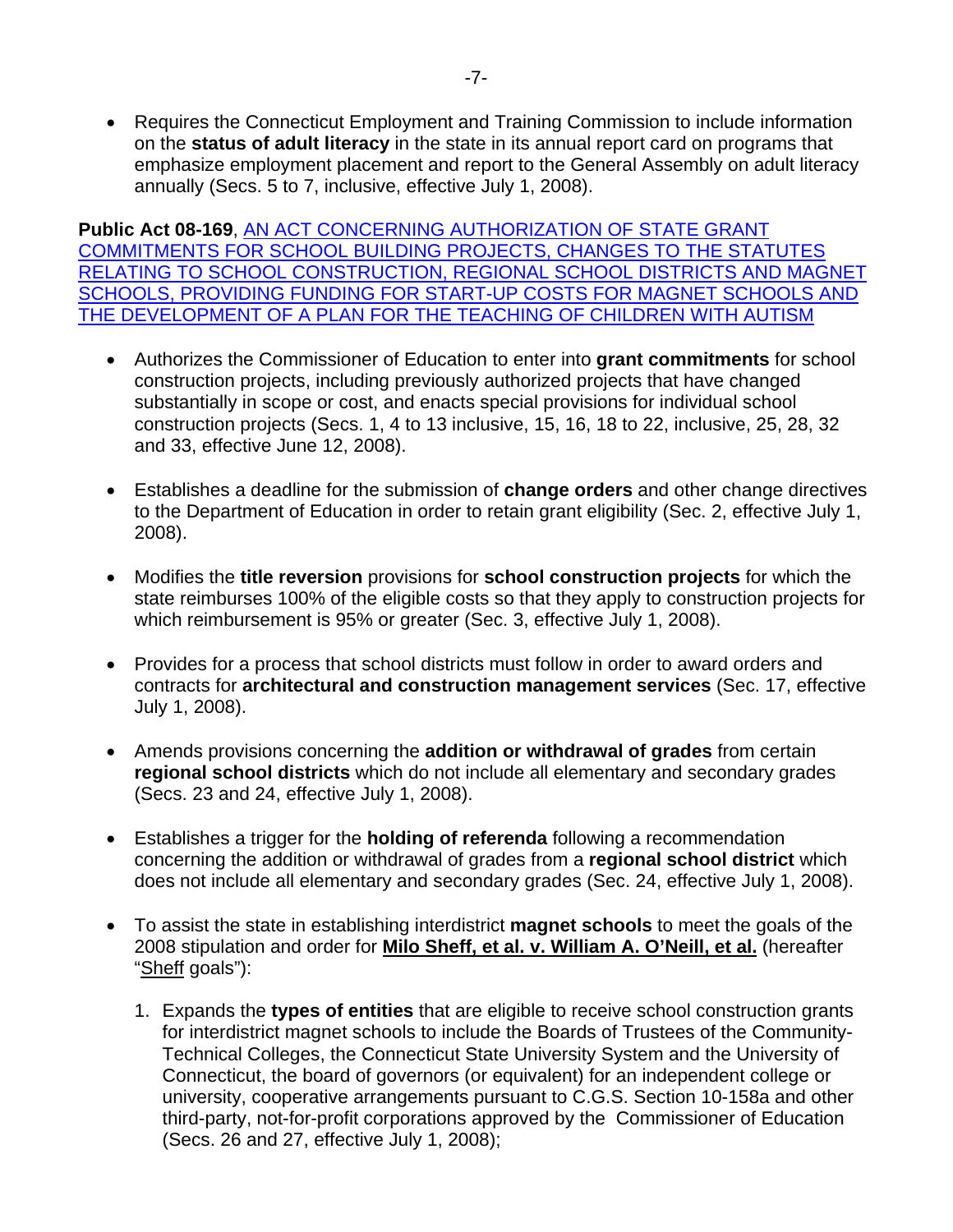3. Authorizes, subject to Bond Commission approval, \$3M for grants for **capital start-up costs** for these new schools for buying portable classrooms, leasing space and purchasing equipment (Sec. 29, effective July 1, 2008).

*(Note: There are additional provisions concerning the implementation of Sheff goals in P.A. 08-170, below.)* 

- Makes the Board of Trustees of the Community-Technical Colleges, on behalf of **Quinebaug Valley Community College**, eligible to receive interdistrict magnet school construction funding (Sec. 25, effective June 12, 2008, and Sec. 26, effective July 1, 2008).
- Increases the amount of **bonds** that the State Treasurer is authorized to issue for **school construction grants** (Sec. 30, effective July 1, 2008).
- Requires the development of recommendations for a **comprehensive state-wide plan** concerning methods of teaching children with **autism** and other developmental disabilities (Sec. 31, effective June 12, 2008). *(Note: S.A. 08-5 contains the same provisions, which are described in greater detail, below.)*

**Public Act 08-170**, [AN ACT CONCERNING VARIOUS EDUCATION GRANTS AND](http://www.cga.ct.gov/2008/ACT/PA/2008PA-00170-R00SB-00404-PA.htm)  [CHANGES TO THE STATUTES CONCERNING MAGNET SCHOOLS, VOCATIONAL](http://www.cga.ct.gov/2008/ACT/PA/2008PA-00170-R00SB-00404-PA.htm)  [AGRICULTURE CENTERS AND THE CERTIFICATION OF BILINGUAL EDUCATION](http://www.cga.ct.gov/2008/ACT/PA/2008PA-00170-R00SB-00404-PA.htm)  [TEACHERS.](http://www.cga.ct.gov/2008/ACT/PA/2008PA-00170-R00SB-00404-PA.htm)

- Amends the **minimum budget requirement (MBR)** for certain regional school districts and, starting in FY 10, raises the minimum proportion of any annual increase in an education cost sharing (ECS) grant that a town must allocate to education spending (Sec. 1, effective July 1, 2008; Sec. 13, effective July 1, 2009).
- Based on a number of criteria, the statutes provide for each town a minimum **percentage of the ECS** increase that must be appropriated to the board of education. However, for any town whose **school district** is in its third year or more of being identified as **in need of improvement** and has failed to make adequate yearly progress in mathematics or reading at the whole district level, an additional 20% of the increase must also be allocated to the board. This public act provides that for FY 10 there is an additional requirement for those towns in need of improvement.That requirement is that at least 80% of the ECS increase must be allocated to the board of education (Sec. 13, effective July 1, 2009).
- Adjusts the **ECS phase-in.** Under existing law, increases in ECS grants to towns are being phased up to full funding based on the difference between each town's base aid (its FY 07 grant) and its fully-funded grant. This act reduces the FY 09 phase-in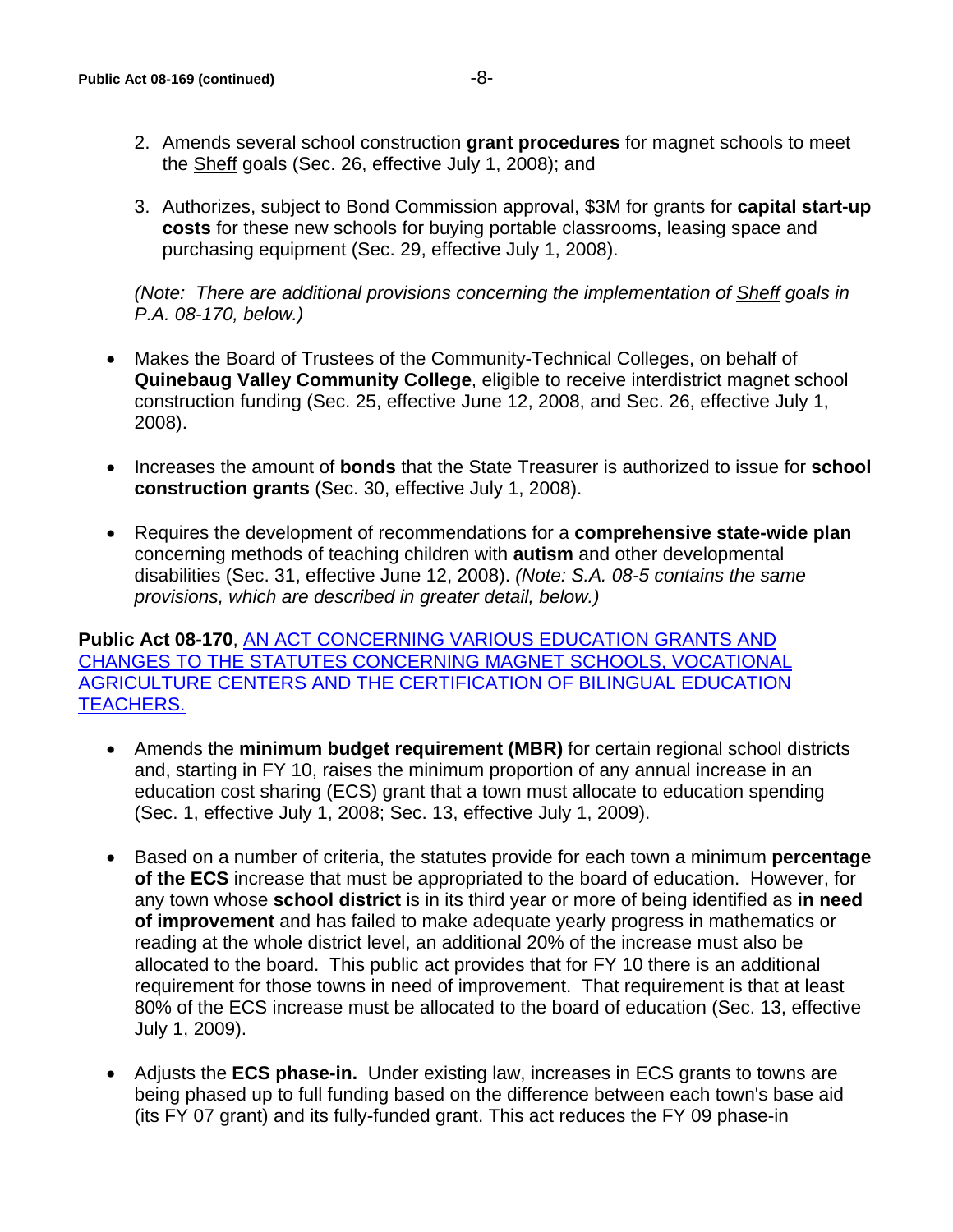percentage from 23. 3% to 22. 02% of the difference between each town's base aid and its fully-funded grant (Sec. 2, effective July 1, 2008).

# • **School Readiness**:

- 1. Provides a new **formula** for distributing **school readiness grants** to **priority school districts** and increases the maximum per child amount paid by the state by 4% to \$8,346 (Secs. 4 and 5, effective July 1, 2008).
- 2. In addition to the appropriation for **competitive school readiness grants**, the Department of Education may allocate up to 2% of the school readiness appropriation for these competitive grants (Sec. 35, effective July 1, 2008).
- 3. Amends Section 2 of P.A. 08-85, above, to clarify that when there is an **extension of time** for a school readiness program to become **accredited or reaccredited**, the program must only be licensed by the Department of Public Health if it is required by the public health statutes to be licensed (Sec. 5, effective July 12, 2008).
- To assist the state in meeting the goals of the 2008 stipulation and order for **Milo Sheff, et al. v. William A. O'Neill, et al.** (hereafter "Sheff goals")**:**
	- 1. Allows the Commissioner of Education to provide grants (A) for children in the Hartford **OPEN Choice** program to participate in preschool programs and (B) within available appropriations, for academic support for children in OPEN Choice programs that assist the state in meeting the Sheff goals (Sec. 6, effective July 1, 2008);
	- 2. Expands the types of entities that are eligible for **interdistrict magnet school operating grants and transportation grants** for these schools to include the Boards of Trustees of the Community-Technical Colleges, the Connecticut State University System and the University of Connecticut, the board of governors (or equivalent) for an independent college or university and other third-party, not-for-profit corporations approved by the commissioner (Secs. 7 and 8, effective July 1, 2008);
	- 3. Establishes **operating grant criteria** for magnet schools that will assist the state in meeting the Sheff goals (Secs. 7 and 14, effective July 1, 2008);
	- 4. Amends the program that, within available appropriations, provides grants to regional educational service centers (RESCs) for **summer school programs** for students participating in magnet schools to (A) expand the types of programs eligible for grants to include those for **academic support** as well as for summer school, (B) limit granteligible programs to those that serve students attending Sheff magnets, and (C) expand the types of entities that can receive these grants to any of the entities authorized to operate Sheff magnets (Sec. 7, effective July 1, 2008);
	- 5. Allows the commissioner, within available appropriations, to provide grants not to exceed \$75,000 for **start-up costs** associated with the development of new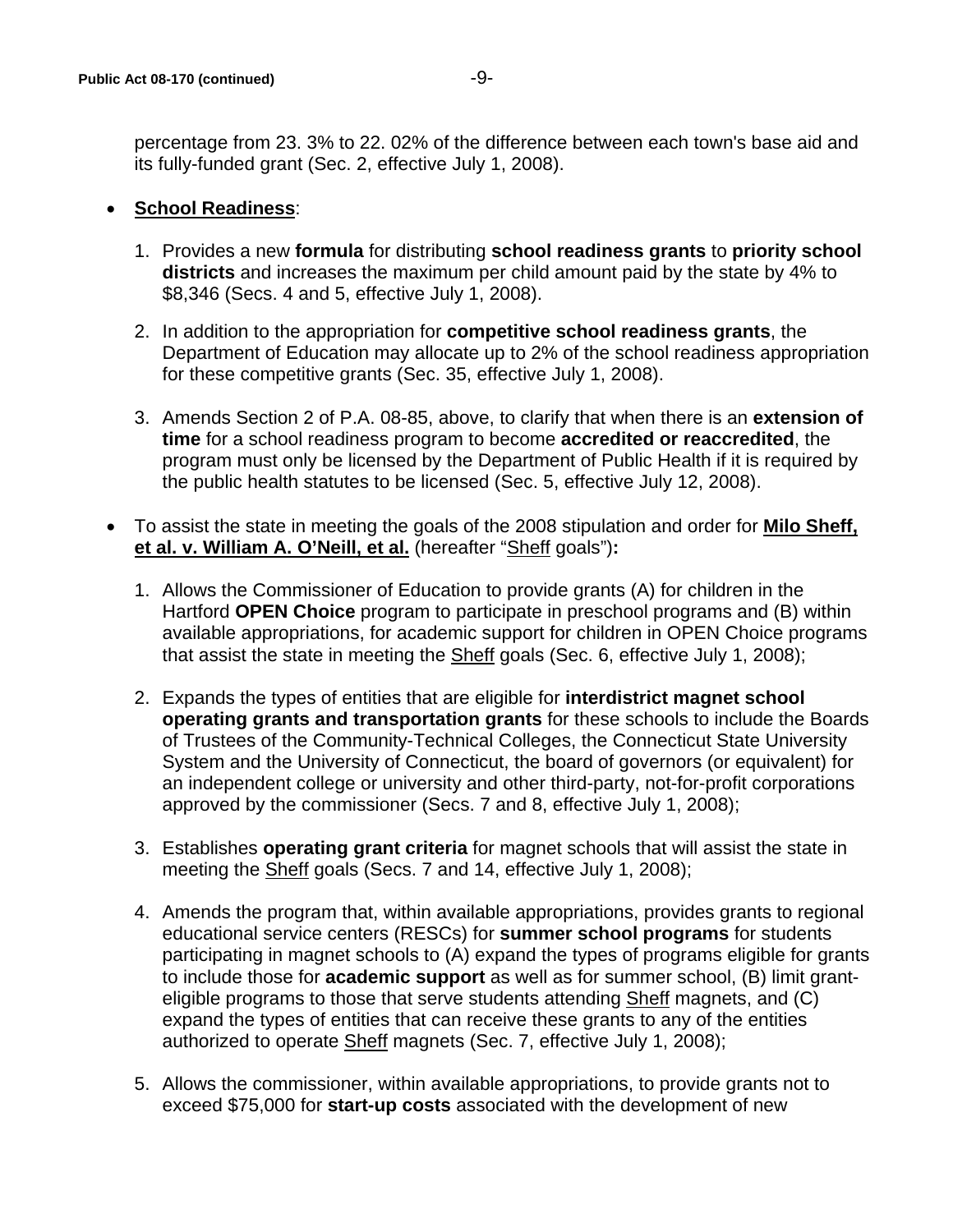**interdistrict magnet school programs** that assist the state in meeting the Sheff goals (Sec. 7, effective July 1, 2008);

- 6. Permits the state, within available appropriations, to provide grants not to exceed \$75,000 for start-up costs associated with new **charter schools** that assist the state in meeting the Sheff goals (Sec. 10, effective July 1, 2008); and
- 7. Allows the commissioner, within available appropriations, to provide grants, not to exceed \$2,000 per pupil, to boards of education and RESCs for **transporting Hartford students out-of-district** to the state's technical high schools or regional agricultural science and technology education centers to assist the state in meeting the Sheff goals (Sec. 12, effective July 1, 2008).

*(Note: There are additional provisions concerning the implementation of Sheff goals in P.A. 08-169, above.)* 

- Makes the Board of Trustees of the Community-Technical Colleges, on behalf of **Quinebaug Valley Community College**, eligible for interdistrict magnet school, operating and transportation grants (Secs. 7 and 8, effective July 1, 2008).
- Amends the **parental choice option for the enrollment of students in magnet schools** with unused capacity by specifying that the students who will be given preference in enrolling directly in these schools are students from districts that are not participating in the school or in the OPEN Choice program to an extent determined by the commissioner. Formerly, this preference was given only to students from districts not participating in the school (Sec. 17, effective July 1, 2008).
- Specifies for FY 09 the minimum amount of **tuition** that is to be charged to a board of education by a regional educational service center that operates an **interdistrict magnet school**. Formerly, the statute set the tuition only for students who enrolled when the parental choice option was exercised. As under the former law, if the tuition is not paid, the commissioner may withhold from a town's ECS funds an amount not to exceed the unpaid tuition and pay such money to the fiscal agent for the magnet school (Sec. 17, effective July 1, 2008).
- Requires districts that are participating in **interdistrict magnet schools** to provide **opportunities for their students to attend** such schools in a number at least equal to (1) the number specified in any written agreement with a magnet school operator or (2) the average number of students that the participating district enrolled in the magnet school during the previous three school years (Sec. 17, effective July 1, 2008).
- Extends for an additional year, i.e., until July 1, 2009, the certification requirements that have been in place for **bilingual educators** since July 1, 2005 (Sec. 15, effective July 1, 2008).
- Allows students in grades 6 to 12, inclusive, and not just students in grades 9 and 10 (as was formerly provided), to participate in Department of Education-funded programs for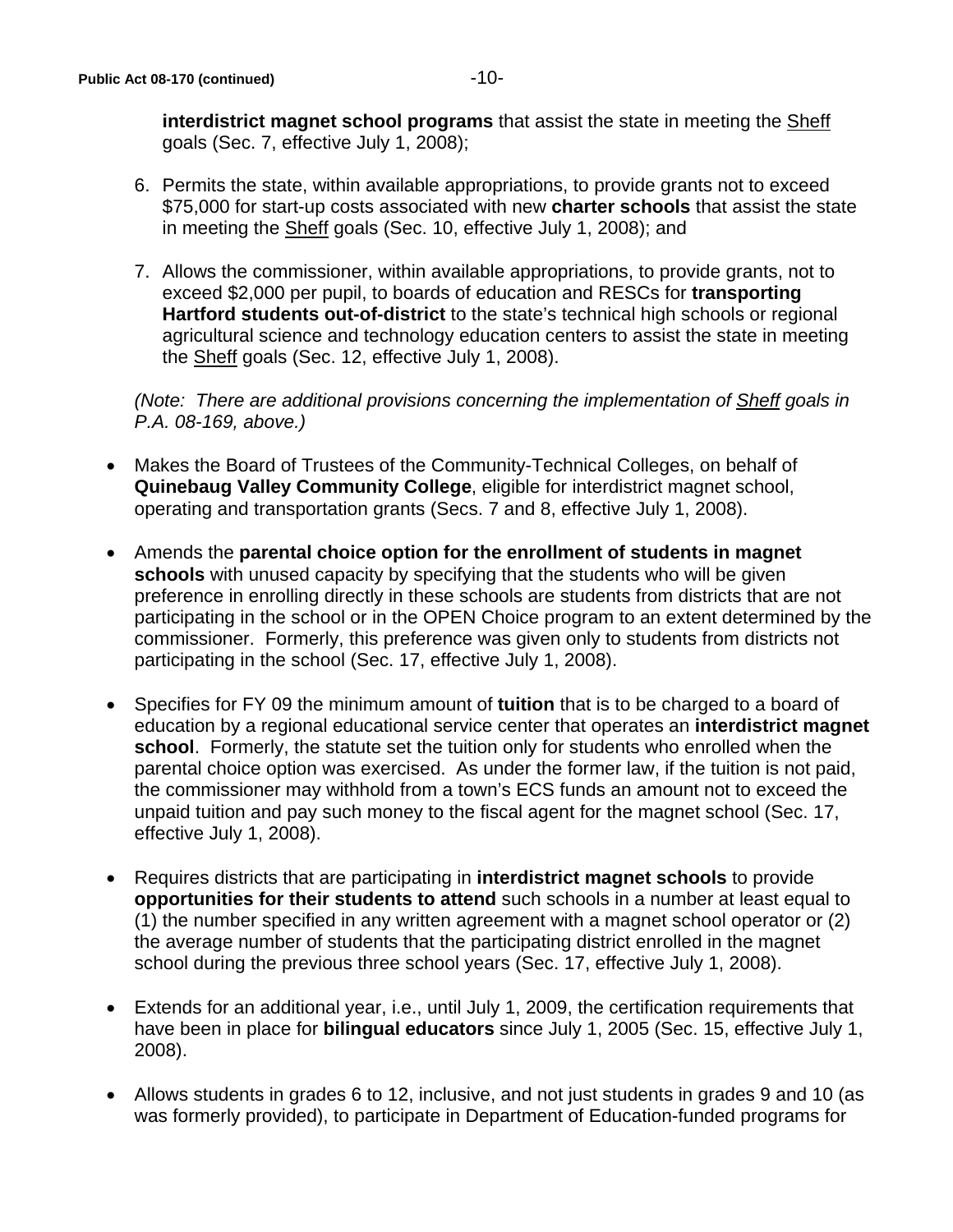- Renames the **regional vocational agriculture centers** as "regional agricultural science and technology education centers" and expands the enrollment opportunities that school districts that do not operate such centers must offer to students who want to attend a center in another district (Secs. 7, 19 to 33, inclusive, effective July 1, 2008). *(Note: P.A. 08-152, above, makes the same changes.)*
- Carries forward for expenditure during FY 09 the **unexpended balance of ECS funds** transferred to the Department of Education to be awarded to districts with low academic achievement to spend in accordance with the directives of the commissioner pursuant to the state's **education accountability** laws (Sec. 34, effective June 12, 2008).

#### **Special Act 08-5**, [AN ACT CONCERNING THE TEACHING OF CHILDREN WITH AUTISM](http://www.cga.ct.gov/2008/ACT/SA/2008SA-00005-R00HB-05590-SA.htm)  [AND OTHER DEVELOPMENTAL DISABILITIES.](http://www.cga.ct.gov/2008/ACT/SA/2008SA-00005-R00HB-05590-SA.htm)

- Requires the Commissioners of Education, Higher Education and Developmental Services and the President of Southern Connecticut State University, or their designees, and in consultation with certain specified entities and such state, local and other entities as they deem appropriate, to define autism and developmental disabilities and to develop recommendations for a **comprehensive state-wide plan** to incorporate **methods of teaching children with autism and other developmental disabilities** into teacher preparation programs, teacher certification requirements, in-service training for educators and training provided to school paraprofessionals (Sec. 1, effective June 5, 2008).
- Specifies that not later than February 1, 2009, the Commissioner of Education and Chancellor of the Connecticut State University System, or their designees, shall **report**  these recommendations **to the General Assembly** (Sec. 1, effective June 5, 2008).

*(Note: P.A. 08-169, above, contains the same provisions.)* 

# *Part Two OTHER 2008 PUBLIC AND SPECIAL ACTS OF INTEREST*

#### **Public Act 08-15,** [AN ACT CONCERNING STATE EMPLOYEES' LEAVE TIME AND](http://www.cga.ct.gov/2008/ACT/PA/2008PA-00015-R00HB-05111-PA.htm)  [MILITARY SERVICE.](http://www.cga.ct.gov/2008/ACT/PA/2008PA-00015-R00HB-05111-PA.htm)

• Gives Department of Correction (DOC) employees, in teaching or professional positions in DOC's **Unified School District #1,** who are called to certain active service in the armed forces additional time to use accumulated leave time when they return from such service (Sec. 1, effective April 29, 2008).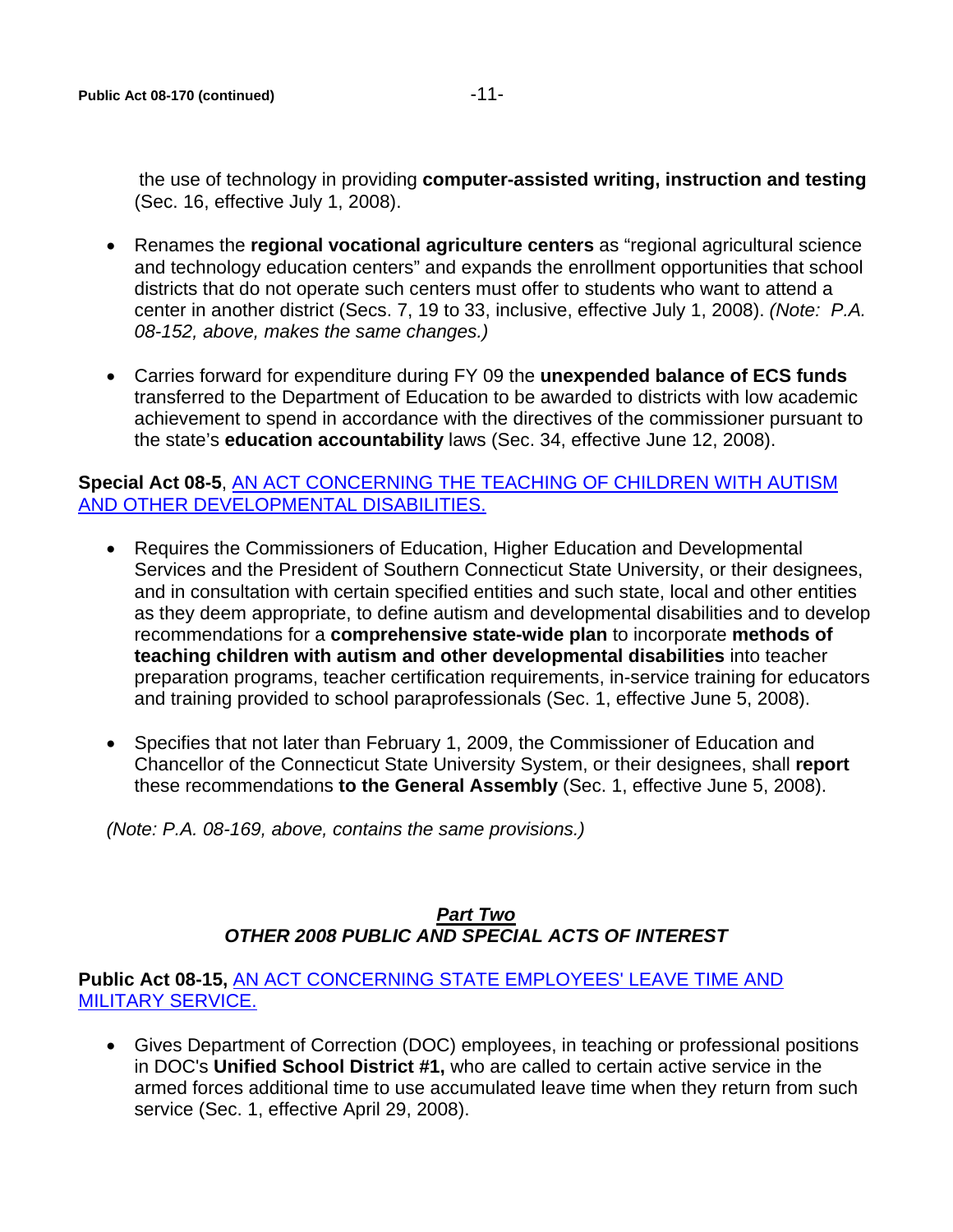# **Public Act 08-27,** [AN ACT CONCERNING LIVESTOCK DEALERS.](http://www.cga.ct.gov/2008/ACT/PA/2008PA-00027-R00HB-05830-PA.htm)

• Specifies that the Department of Agriculture statutes concerning livestock dealers do not apply to any **youth project or organization** that keeps, feeds, breeds, shows or raises livestock (Sec. 2, effective April 29, 2008).

# **Public Act 08-32,** [AN ACT CONCERNING TEENAGE DRIVERS.](http://www.cga.ct.gov/2008/ACT/PA/2008PA-00032-R00HB-05748-PA.htm)

- Increases the number of hours of **behind-the-wheel, on-the-road instruction** that individuals sixteen or seventeen years old must complete in order to be issued a motor vehicle operator's license from not less than twenty clock hours to not less than forty clock hours and allows the Commissioner of Motor Vehicles to adopt regulations to implement the requirements for such instruction (Sec. 3, effective August 1, 2008).
- Requires (1) the Commissioner of Motor Vehicles to amend the regulations concerning the content of **safe driving instruction courses** offered at drivers' schools, high schools and other secondary schools to specify that such instruction include, for applicants to whom a learner's permit is issued on or after August 1, 2008, two hours of instruction concerning the laws and penalties that apply to drivers under age 18, the dangers of teenage driving, the cognitive development of adolescents, the responsibilities and liabilities of parents of teenage drivers, and related subjects the commissioner deems appropriate and (2) the parent or guardian of anyone under age 18 to whom a learner's permit is issued on or after August 1, 2008, to attend this two-hour component of the course with the child (Sec. 9, effective August 1, 2008).
- Makes a number of other changes concerning **teenage drivers** (Secs. 1, 2, 4 to 8, inclusive, and 10 to 13, inclusive, effective August 1, 2008). *(Note: P.A. 08-150, below, contains amendments to some of these changes.)*

*(For further information about the changes made by P.A. 08-32, above, please contact Sharon Geanuracos, Bureau of Legal Services, Department of Motor Vehicles, at (203) 805- 6016 or [Sharon.geanuracos@ct.gov](mailto:Sharon.geanuracos@ct.gov).)*

# **Public Act 08-49,** [AN ACT CONCERNING HATE CRIMES.](http://www.cga.ct.gov/2008/ACT/PA/2008PA-00049-R00SB-00604-PA.htm)

• Deems it a **discriminatory practice** for any person to place **a noose or a simulation** thereof on any public property, or on any private property without the written consent of the owner, and with intent to intimidate or harass any other person on account of religion, national origin, alienage, color, race, sex, sexual orientation, blindness or physical disability (Sec. 1, effective October 1, 2008).

#### **Public Act 08-89,** [AN ACT ESTABLISHING A SPORTS ADVISORY BOARD.](http://www.cga.ct.gov/2008/ACT/PA/2008PA-00089-R00SB-00553-PA.htm)

• Requires the Connecticut Commission on Culture and Tourism to establish a Sports Advisory Board to advise the commission on the most effective ways to utilize state resources to promote, attract and market in-state professional and **amateur sports and sporting events**. One of the members of the advisory board is to be from the Connecticut Interscholastic Athletic Conference (Sec. 1, effective May 27, 2008).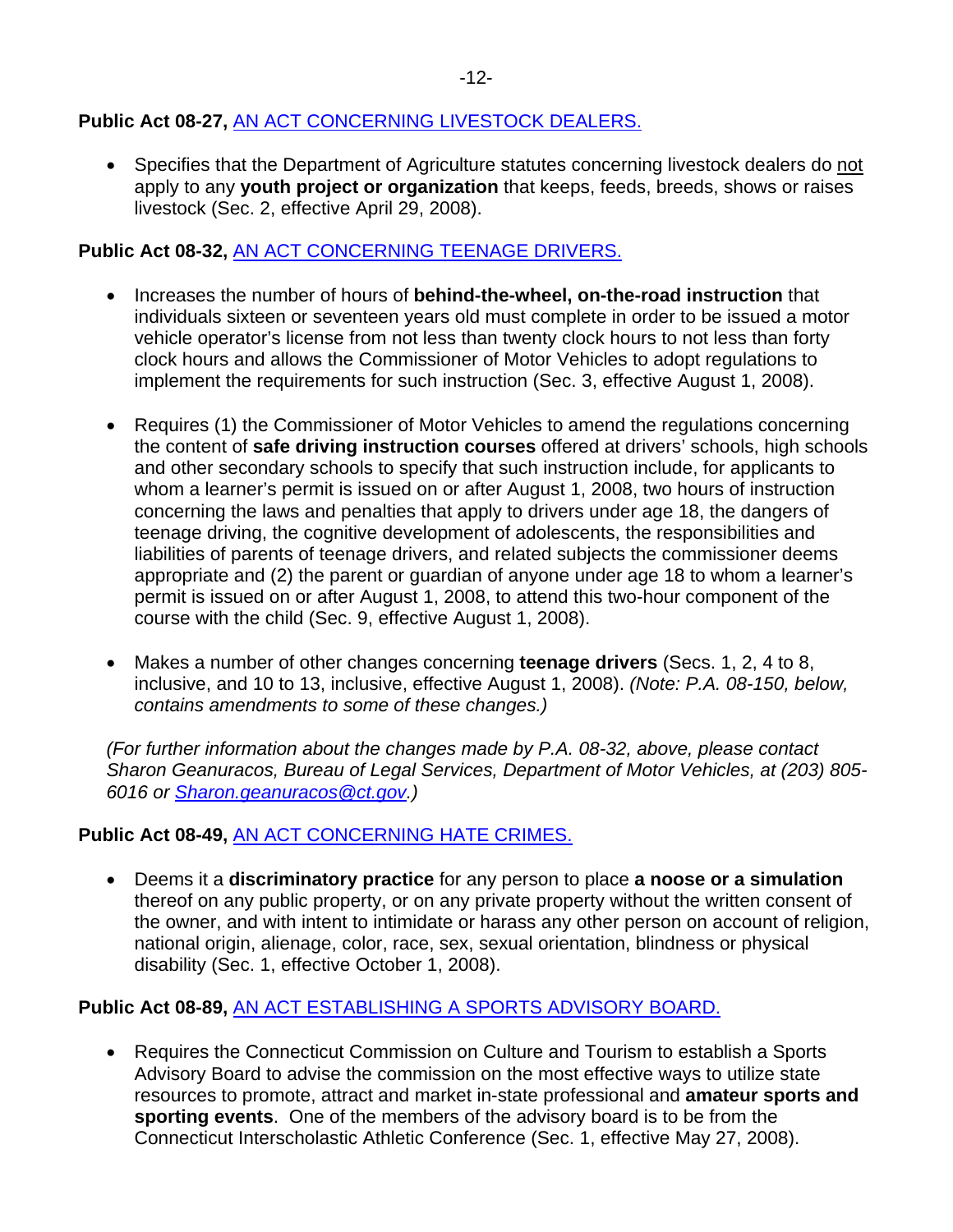### **Public Act 08-112,** [AN ACT INCREASING THE HEALTH INSURANCE SUBSIDY TO](http://www.cga.ct.gov/2008/ACT/PA/2008PA-00112-R00HB-05841-PA.htm)  [RETIRED TEACHERS AND CONCERNING CREDITED SERVICE FOR TEACHERS'](http://www.cga.ct.gov/2008/ACT/PA/2008PA-00112-R00HB-05841-PA.htm)  [RETIREMENT.](http://www.cga.ct.gov/2008/ACT/PA/2008PA-00112-R00HB-05841-PA.htm)

• Amends a number of **Teachers' Retirement Board (TRB) provisions** including the addition of a section concerning the crediting of service when teachers are notified that they are not properly certified for the position in which they are employed or have been employed (Secs. 1 and 2, effective July 1, 2008; Secs. 3 and 4, effective May 27, 2008).

**Public Act 08-132,** [AN ACT REQUIRING INSURANCE COVERAGE FOR AUTISM](http://www.cga.ct.gov/2008/ACT/PA/2008PA-00132-R00HB-05696-PA.htm)  [SPECTRUM DISORDER THERAPIES.](http://www.cga.ct.gov/2008/ACT/PA/2008PA-00132-R00HB-05696-PA.htm)

• Specifies that certain individual and group **health insurance polices** must provide coverage for physical therapy, speech therapy and occupational therapy services for the treatment of **autism spectrum disorders**, to the extent such services are a covered benefit for other diseases and conditions under such policies (Secs. 1 and 2, effective January 1, 2009).

**Public Act 08-133,** [AN ACT CONCERNING THE HIRING OF SUPPORT STAFF FOR](http://www.cga.ct.gov/2008/ACT/PA/2008PA-00133-R00SB-00418-PA.htm)  [TEACHERS OF THE BLIND AND VISUALLY IMPAIRED.](http://www.cga.ct.gov/2008/ACT/PA/2008PA-00133-R00SB-00418-PA.htm)

• Allows the **Board of Education and Services to the Blind** to use up to 5% of its appropriation for educational aid for blind and visually impaired children to employ **special assistants and other support staff** necessary to ensure the efficient operation of service delivery (Sec. 1, effective July 1, 2008).

# **Public Act 08-150,** [AN ACT CONCERNING THE DEPARTMENT OF MOTOR VEHICLES.](http://www.cga.ct.gov/2008/ACT/PA/2008PA-00150-R00SB-00298-PA.htm)

- Defines **"student"** as "any person under the age of twenty-one years who is attending a preprimary, primary or secondary school program of education" for purposes of the chapters of the Connecticut General Statutes concerning motor vehicles and vehicle highway use (Secs. 1 and 2, effective October 1, 2008).
- Incorporates federal standards regarding **drug testing** procedures for tests required of **drivers of school buses and student transportation vehicles** (Sec. 23, effective October 1, 2008).
- Specifies that (1) each school bus that is model year 2007 or newer shall be equipped with a **crossing control arm** mounted on the right end of the front bumper and (2) the Commissioner of Motor Vehicles must adopt regulations establishing additional standards and requirements for such devices (Sec. 44, effective October 1, 2008).
- Prohibits drivers 16 or 17 years of age from **operating motor vehicles after 11:00 p.m.** if they have a motor vehicle operator's license issued on and after August 1, 2008, unless they are driving for certain specified purposes. Sixteen- and seventeen-year-old drivers issued a license prior to August 1, 2008, are prohibited from operating a motor vehicle after midnight, unless they are driving for the same specified purposes (Secs. 45 and 46, effective August 1, 2008, amending Sec. 4 of P.A. 08-32, above).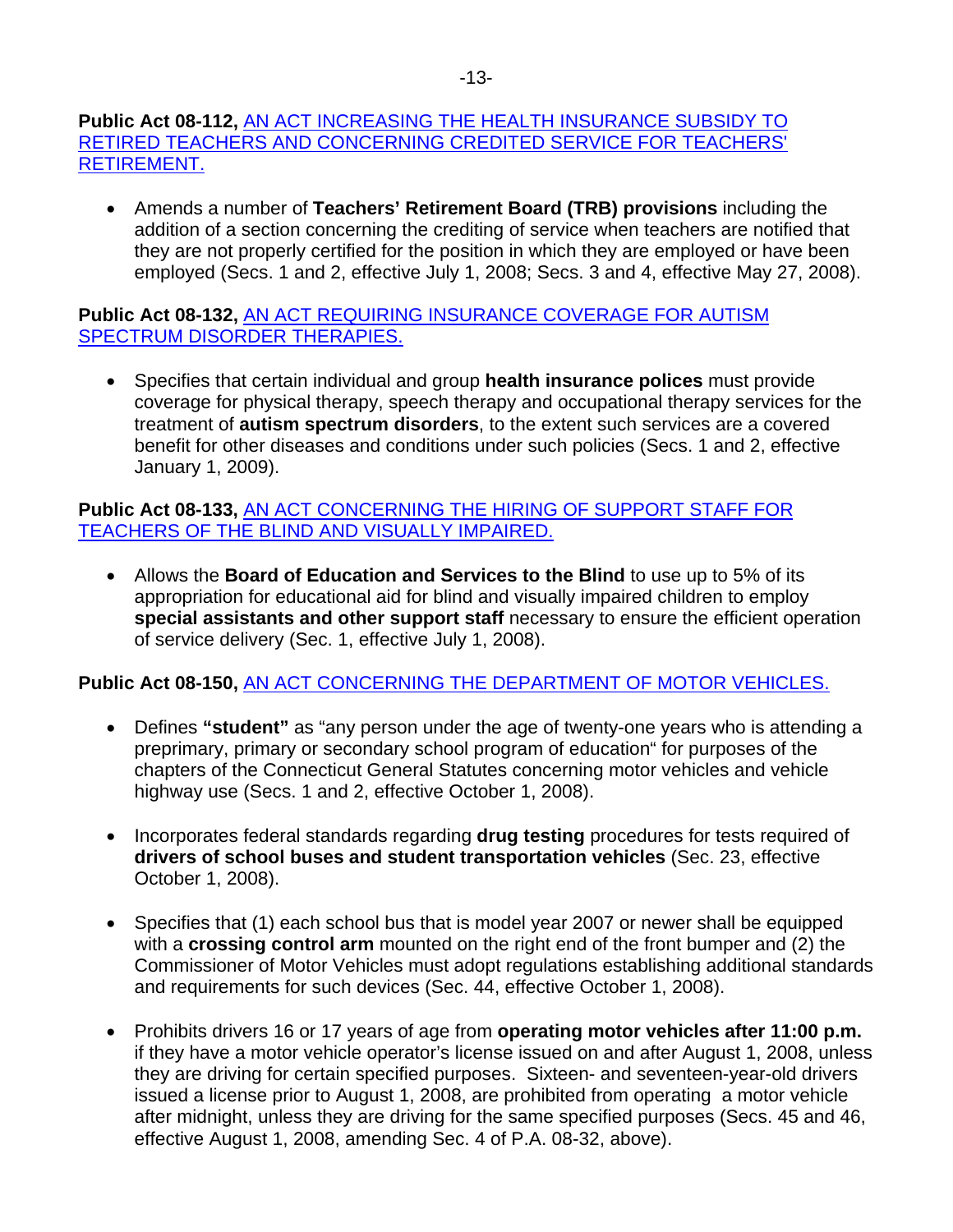*(For further information about the changes made by P.A. 08-150, above, please contact Sharon Geanuracos, Bureau of Legal Services, Department of Motor Vehicles, at (203) 805- 6016 or [Sharon.geanuracos@ct.gov](mailto:Sharon.geanuracos@ct.gov).)*

**Public Act 08-166,** [AN ACT ESTABLISHING AN ASIAN PACIFIC AMERICAN AFFAIRS](http://www.cga.ct.gov/2008/ACT/PA/2008PA-00166-R00HB-05321-PA.htm)  [COMMISSION.](http://www.cga.ct.gov/2008/ACT/PA/2008PA-00166-R00HB-05321-PA.htm)

• Establishes a 13-member **Asian Pacific American Affairs Commission** to undertake a number of activities including, but not limited to, working with the Department of Education to develop plans and programs that address education and English language instruction as they affect the Asian Pacific American Community (Sec. 1, effective July 1, 2009).

# **Public Act 08-167,** [AN ACT CONCERNING THE CONFIDENTIALITY OF SOCIAL SECURITY](http://www.cga.ct.gov/2008/ACT/PA/2008PA-00167-R00HB-05658-PA.htm)  [NUMBERS.](http://www.cga.ct.gov/2008/ACT/PA/2008PA-00167-R00HB-05658-PA.htm)

• Enacts provisions restricting the dissemination of **Social Security numbers** and safeguarding personal information (Sec. 1, effective October 1, 2008).

## **Public Act 08-184**, [AN ACT CONCERNING REVISIONS TO STATUTES PERTAINING TO](http://www.cga.ct.gov/2008/ACT/PA/2008PA-00184-R00HB-05701-PA.htm)  [THE DEPARTMENT OF PUBLIC HEALTH.](http://www.cga.ct.gov/2008/ACT/PA/2008PA-00184-R00HB-05701-PA.htm)

- Allows **food service establishments** to purchase **farm products**, e.g., fresh fruits, vegetables, nuts, honey, milk, cheese, etc., that have been produced and are sold in conformance with applicable state regulations at a **farmer's market** if the food service establishment and person selling the farm products comply with certain conditions. This expands provisions concerning food service establishments purchasing fresh produce, i.e., just unprocessed fruits and vegetables, at farmer's markets (Sec. 9, effective June 12, 2008).
- Amends provisions concerning the construction of entrances to **school-based health clinics** that are located in or attached to school buildings (Sec. 35, effective June 12, 2008).
- Requires that on or before September 1, 2008, the Department of Public Health, in collaboration with the Department of Education, must contact each board of education to make such boards aware of **information concerning meningococcal meningitis** (Sec. 55, effective July 1, 2008).
- Establishes a fine for the **possession of tobacco** in any form **by a person less than 18 years of age** in any public place. For purposes of the law, "public place" means any area that is used or held out for use by the public whether owned or operated by public or private interests (Sec. 62, effective October 1, 2008).
- Repeals the **Childhood Immunization Advisory Council** of which the Commissioner of Education was a member (Sec. 63, effective October 1, 2008).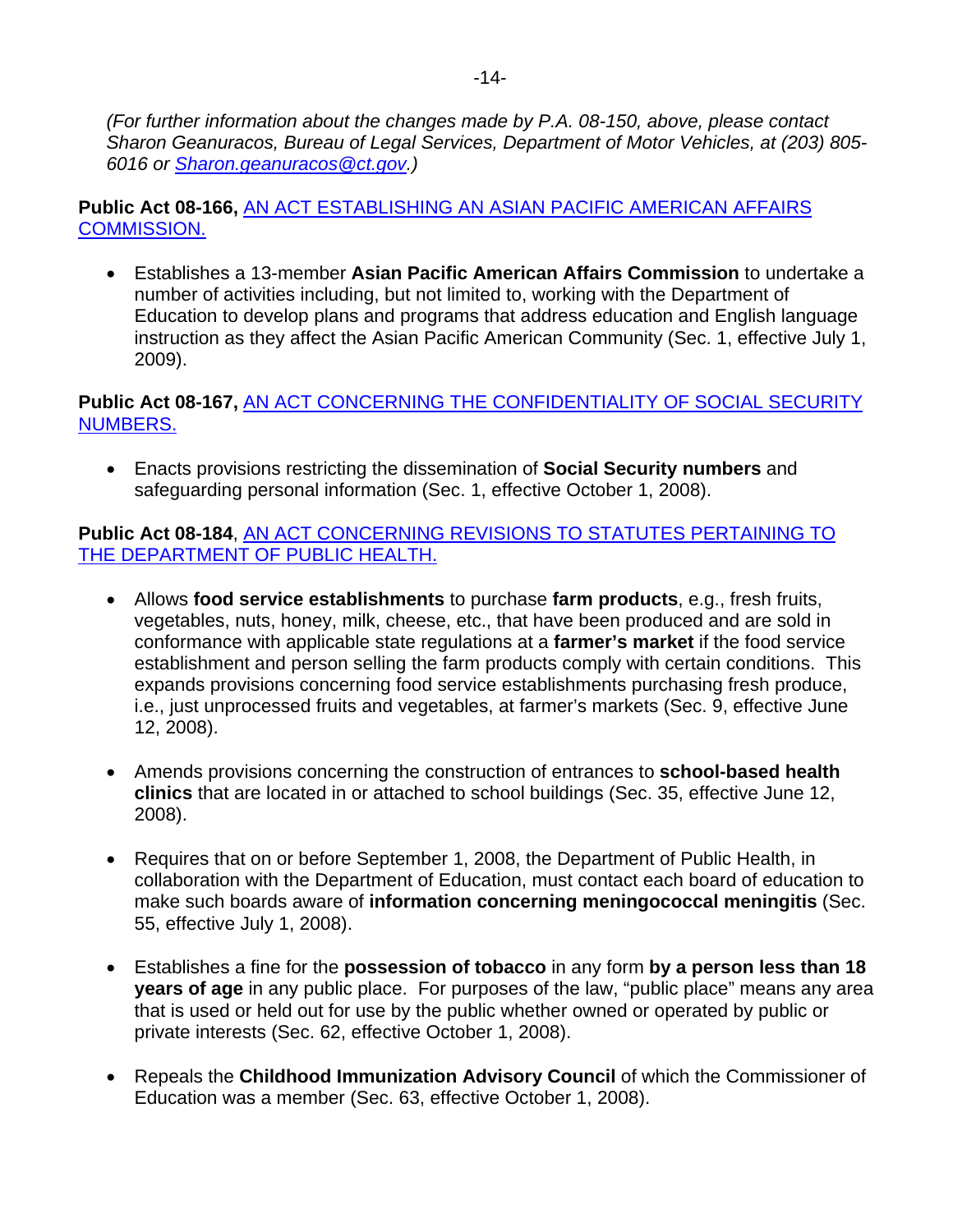• Repeals several requirements concerning **automatic external defibrillators** (AEDs) including, but not limited to, a requirement that any person in possession of an AED provide notice of the location of the AED to the Office of Emergency Medical Services (Sec. 63, effective October 1, 2008).

### **Special Act 08-3,** [AN ACT CONCERNING YOUTH POLICY AND CONTINUATION OF THE](http://www.cga.ct.gov/2008/ACT/SA/2008SA-00003-R00HB-05133-SA.htm)  [YOUTH FUTURES COMMITTEE FUNCTION.](http://www.cga.ct.gov/2008/ACT/SA/2008SA-00003-R00HB-05133-SA.htm)

• Specifies that the Office of Workforce Competitiveness must, not later than July 1, 2008, convene a 19-member **Youth Policy Council** to continue the work of the former Youth Futures Committee. The council is to support positive youth development for all the state's youth between the ages of 12 and 21 and to assist such youth in entering the state's workforce. The membership of the council includes the Commissioner of Education or a designee (Sec. 1, effective May 27, 2008; Sec. 2, effective July 1, 2008).

### **Public Act 08-3, June 11 Special Session,** [AN ACT CONCERNING COMPREHENSIVE](http://www.cga.ct.gov/2008/TOB/H/2008HB-06502-R00-HB.htm)  [ETHICS REFORMS.](http://www.cga.ct.gov/2008/TOB/H/2008HB-06502-R00-HB.htm)

- Generally permits state courts to revoke or reduce the **pension due to** public officials and **state and municipal employees** who commit certain crimes related to their employment (Secs. 1 to 5, inclusive, effective October 1, 2008).
- Makes it a class A misdemeanor for public servants to fail to report **bribery** (Sec. 6, effective October 1, 2008).
- Adds Internet web-posting requirements for public agencies to the state's **Freedom of Information Act** (Sec. 11, effective October 1, 2008).
- Makes other **ethics reforms** (Secs. 7 to 10 and 12 to 17, inclusive, effective October 1, 2008).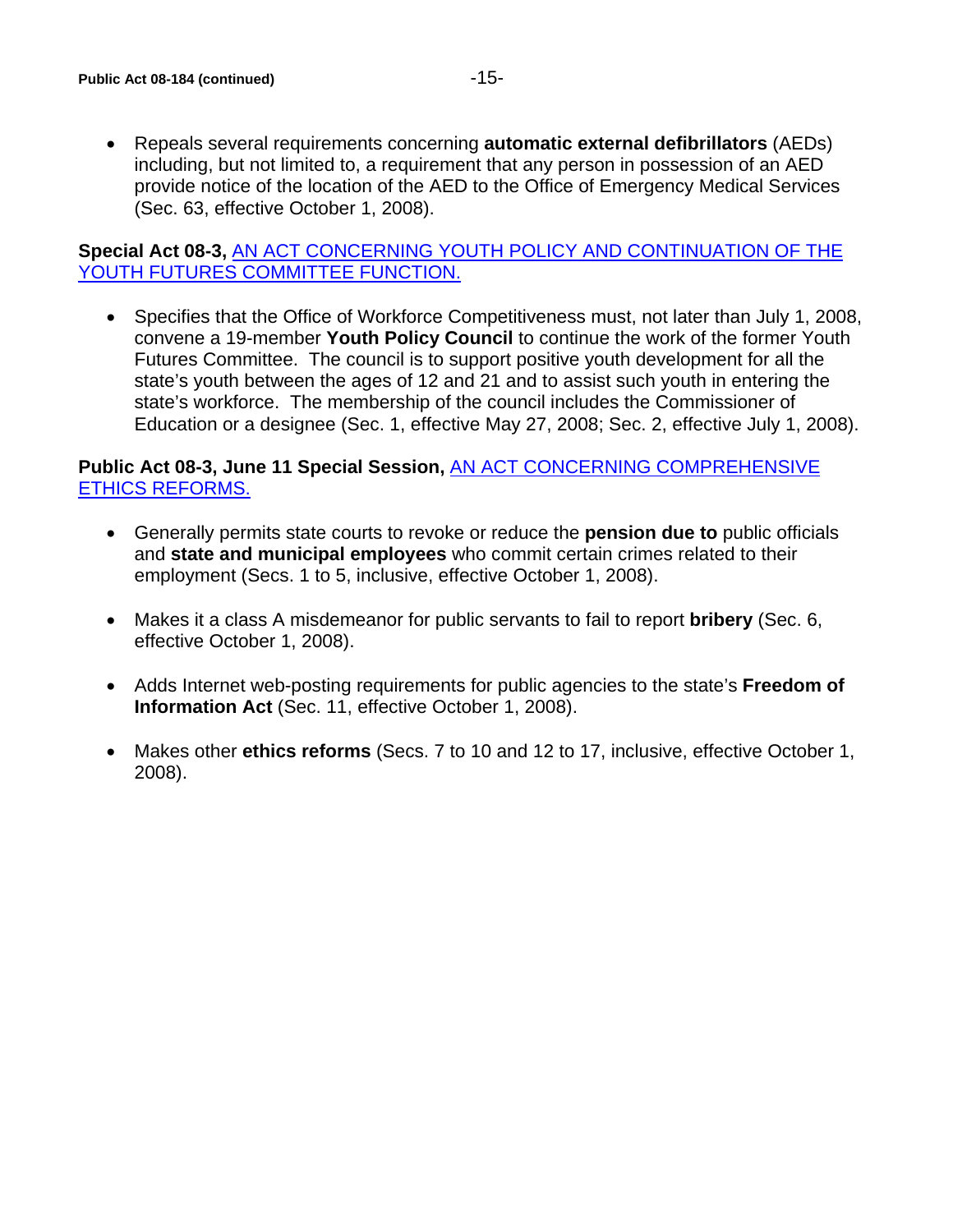| <b>Statute</b>                   | <b>Public Act</b>             |
|----------------------------------|-------------------------------|
| 1-79 (e) (2008 Supp.)            | June 11 Sp. Sess. 08-3, S. 13 |
| 1-79 (k) (2008 Supp.)            | June 11 Sp. Sess. 08-3, S. 9  |
| $1-82$ (a), (b)                  | June 11 Sp. Sess. 08-3, S. 16 |
| $1-84b$ (f)                      | June 11 Sp. Sess. 08-3, S. 15 |
| 1-91 (g) (2008 Supp.)            | June 11 Sp. Sess. 08-3, S. 14 |
| 1-91 (p) (2008 Supp.)            | June 11 Sp. Sess. 08-3, S. 10 |
| $1-93$ (a), (b)                  | June 11 Sp. Sess. 08-3, S. 17 |
| 1-225 (2008 Supp.)               | June 11 Sp. Sess. 08-3, S. 11 |
|                                  |                               |
| 5-259d (c) (2008 Supp.)          | 08-15, S. 1                   |
|                                  |                               |
| 9-622                            | June 11 Sp. Sess. 08-3, S. 12 |
|                                  |                               |
| $10-4b$ (b)                      | 08-153, S. 1                  |
| 10-4n Rd.                        | 08-153, S. 9                  |
| $10-16b(a)$                      | 08-153, S. 8                  |
| 10-16p (a)(5) (2008 Supp.)       | 08-85, S. 1                   |
| 10-16p (e) (2008 Supp.)          | 08-170, S. 4                  |
| 10-16p (k) (2008 Supp.)          | $08-170, S. 35$               |
| 10-16q (b) (2008 Supp.)          | 08-85, S. 2; 08-170, S. 5     |
| 10-18 (a) (2008 Supp.)           | 08-153, S. 3                  |
| $10 - 45$                        | 08-169, S. 24                 |
| 10-47 $b$ (a)                    | 08-169, S. 23                 |
| 10-64                            | 08-152, S. 1; 08-170, S. 19   |
| 10-65 (2008 Supp.)               | 08-152, S. 2; 08-170, S. 20   |
| $10-65a$                         | 08-152, S. 3; 08-170, S. 21   |
| 10-65b                           | 08-152, S. 4; 08-170, S. 22   |
| 10-66                            | 08-152, S. 5; 08-170, S. 23   |
| 10-66aa                          | 08-50, S. 3                   |
| 10-66ee (I) (added) (2008 Supp.) | 08-170, S. 10                 |
| 10-66kk (2008 Supp.)             | 08-50, S. 2                   |
| 10-95h (2008 Supp.)              | 08-153, S. 5                  |
| 10-97 (2008 Supp.)               | 08-152, S. 6; 08-170, S. 24   |
| 10-145a $(d)$                    | 08-160, S. 8                  |
| 10-145b $(c)(1)$                 | 08-153, S. 7                  |
| $10-145b$ (m)(2)                 | 08-148, S. 1                  |
| 10-145h (d)                      | $08-170, S. 15$               |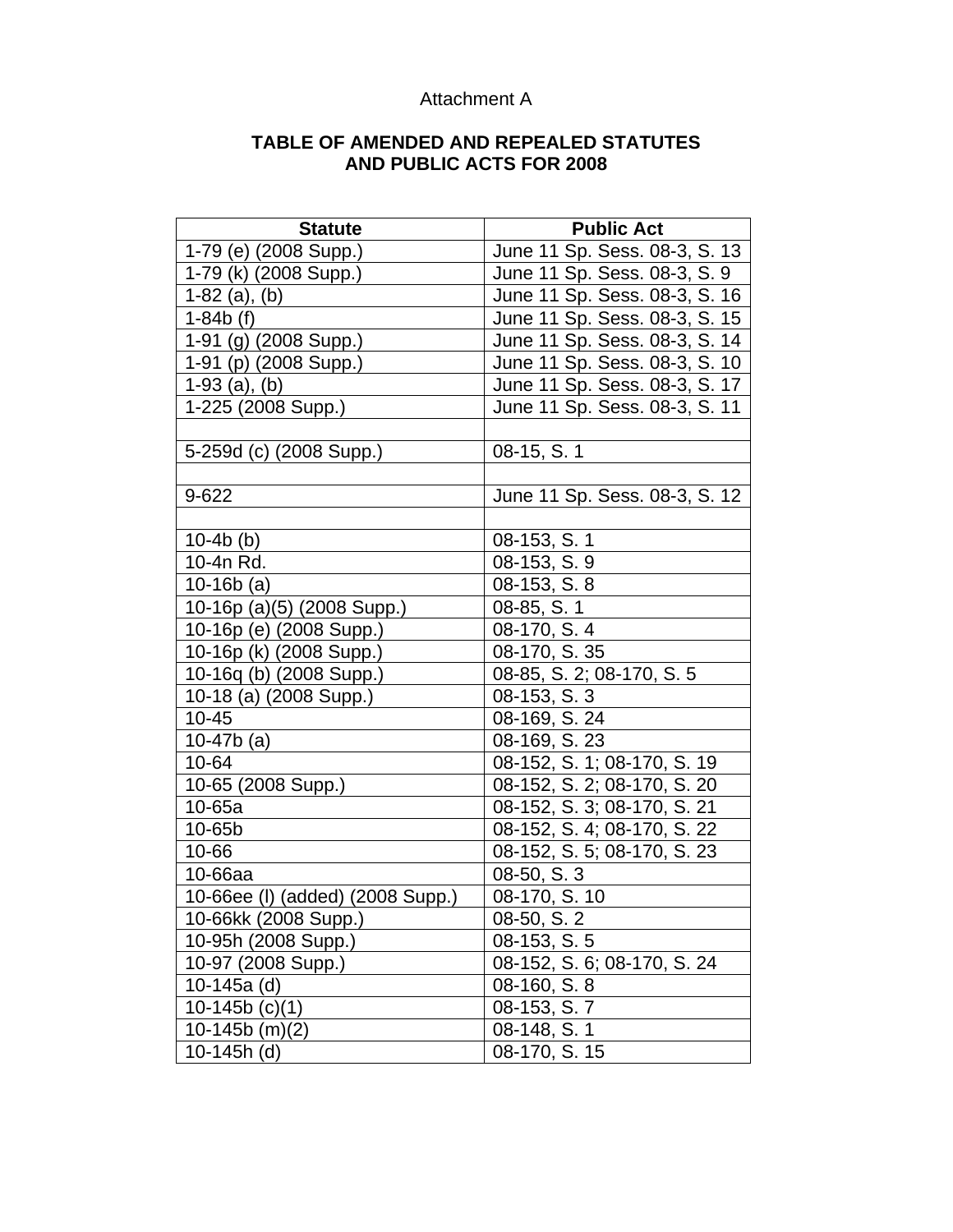| <b>Statute</b>                   | <b>Public Act</b>            |
|----------------------------------|------------------------------|
| 10-183b (3), (8) (2008 Supp.)    | 08-76, S. 1                  |
| 10-183b (26) (2008 Supp.)        | 08-112, S. 4                 |
| 10-183b (28), (29) (added) (2008 | 08-76, S. 2                  |
| Supp.)                           |                              |
| 10-183e (b), (c) (2008 Supp.)    | 08-112, S. 2                 |
| 10-183f (g) (added)              | 08-76, S. 6                  |
| 10-183g (a) (2008 Supp.)         | 08-76, S. 3                  |
| 10-183g (r) (added) (2008 Supp.) | 08-76, S. 4                  |
| 10-183i                          | 08-76, S. 5                  |
| 10-183 $t(c)$                    | 08-112, S. 1                 |
| 10-220 (e) (added)               | 08-153, S. 6                 |
| 10-220a (a)                      | 08-160, S. 6                 |
| 10-220a (d)                      | 08-107, S. 1                 |
| 10-220h (2008 Supp.)             | 08-50, S. 1                  |
| 10-220d                          | 08-152, S. 7; 08-170, S. 25  |
| 10-221a (e)                      | 08-138, S. 1                 |
| 10-222d                          | 08-160, S. 4                 |
| 10-223e (c) (2008 Supp.)         | 08-153, S. 4                 |
| 10-231b (a) (2008 Supp.)         | 08-152, S. 8; 08-170, S. 26  |
| 10-231 $c$ (a)                   | 08-152, S. 9; 08-170, S. 27  |
| 10-231 $d$ (a)                   | 08-152, S. 10; 08-170, S. 28 |
| 10-233c (g) (2008 Supp.)         | 08-160, S. 2                 |
| 10-262h (a)(6) (2008 Supp.)      | 08-170, S. 2                 |
| 10-262i (e) (2008 Supp.)         | 08-170, S. 1; 13             |
| 10-262r                          | 08-170, S. 16                |
| 10-264h (a)(1) (2008 Supp.)      | 08-169, S. 27                |
| 10-264i                          | 08-170, S. 8                 |
| 10-264/(a)--(d) (2008 Supp.)     | 08-170, S.7                  |
| 10-264/(a) (2008 Supp.)          | 08-152, S. 11                |
| 10-264/(c)(3) (2008 Supp.)       | 08-153, S. 2                 |
| 10-264/(j) (2008 Supp.)          | 08-170, S. 17                |
| 10-266m (a)(5) (added) (2008     | 08-170, S. 12                |
| Supp.)                           |                              |
| 10-266p (g) (2008 Supp.)         | 08-170, S. 3                 |
| 10-266aa $(n)$ -- $(q)$          | 08-170, S. 6                 |
| 10-282 (2) (2008 Supp.)          | 08-152, S. 12; 08-170, S. 29 |
| 10-282 (15) (2008 Supp.)         | 08-152, S. 13; 08-170, S. 30 |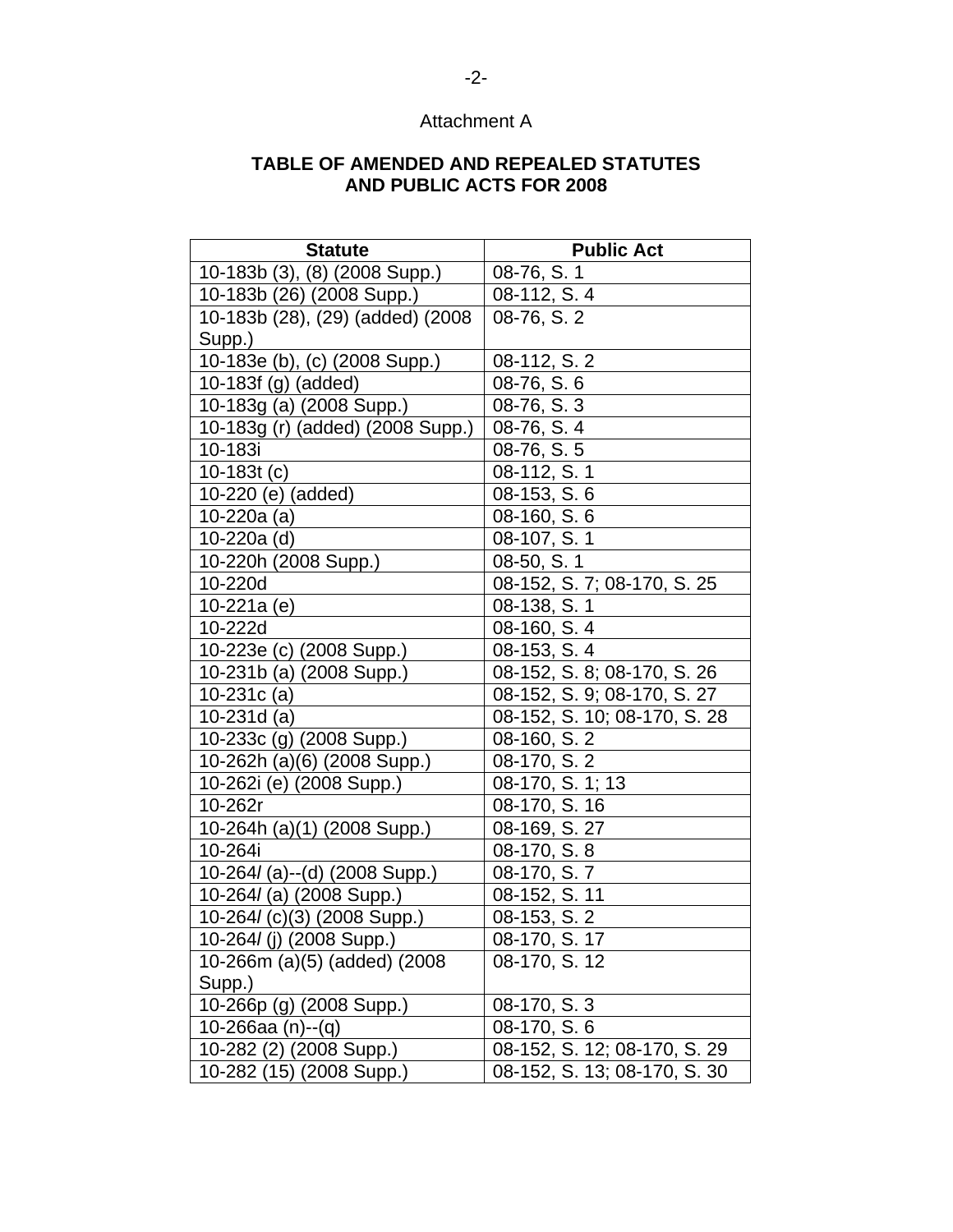| <b>Statute</b>                  | <b>Public Act</b>            |
|---------------------------------|------------------------------|
| 10-283 (a)--(c) (2008 Supp.)    | 08-169, S. 26                |
| 10-285c                         | 08-169, S. 3                 |
| $10-286$ (a)(4)                 | 08-152, S. 14; 08-170, S. 31 |
| 10-286 (d) (added)              | $08-169, S.\overline{2}$     |
| 10-287 (a) (2008 Supp.)         | 08-152, S. 15; 08-170, S. 32 |
| 10-287 (b) (2008 Supp.)         | 08-169, S. 17                |
| 10-287d (2008 Supp.)            | 08-169, S. 30                |
| 10-288a                         | 08-152, S. 16; 08-170, S. 33 |
| 10-292p (2008 Supp.)            | 08-184, S. 35                |
| $10-295$ (b)                    | 08-133, S. 1                 |
|                                 |                              |
| 14-36 (c) (2008 Supp.)          | 08-32, S. 2                  |
| 14-36 (d) (2008 Supp.)          | 08-32, S. 3                  |
| 14-36g (2008 Supp.)             | 08-32, S. 4                  |
| 14-36g (a) (2008 Supp.)         | 08-150, S. 45                |
| 14-36g (e) (added) (2008 Supp.) | 08-150, S. 46                |
| 14-100a (c) (2008 Supp.)        | 08-32, S. 5                  |
| $14-111$ (b)                    | 08-32, S. 6                  |
| 14-111g $(a)$                   | 08-32, S. 7                  |
| 14-212                          | 08-150, S. 2                 |
| 14-219                          | 08-32, S. 13                 |
| 14-227b (j)                     | 08-32, S. 1                  |
| 14-275 (c) (2008 Supp.)         | 08-150, S. 44                |
| 14-276a (d) (2008 Supp.)        | 08-150, S. 23                |
|                                 |                              |
| 19a-7g Rd.                      | 08-184, S. 63                |
| 19a-197 Rd.                     | 08-184, S. 63                |
|                                 |                              |
| 22-6r (2008 Supp.)              | 08-184, S. 9                 |
| 22-382                          | 08-27, S. 2                  |
|                                 |                              |
| $31-23$ (b)                     | 08-108, S. 1                 |
|                                 |                              |
| 46a-58 (2008 Supp.)             | 08-49, S. 1                  |
| 46b-124 (j) (2008 Supp.)        | 08-86, S. 4                  |
| 46b-148                         | 08-86, S. 1                  |
| 46b-149 (2008 Supp.)            | 08-86, S. 2                  |
| 46b-149f (2008 Supp.)           | 08-86, S. 3                  |
|                                 |                              |